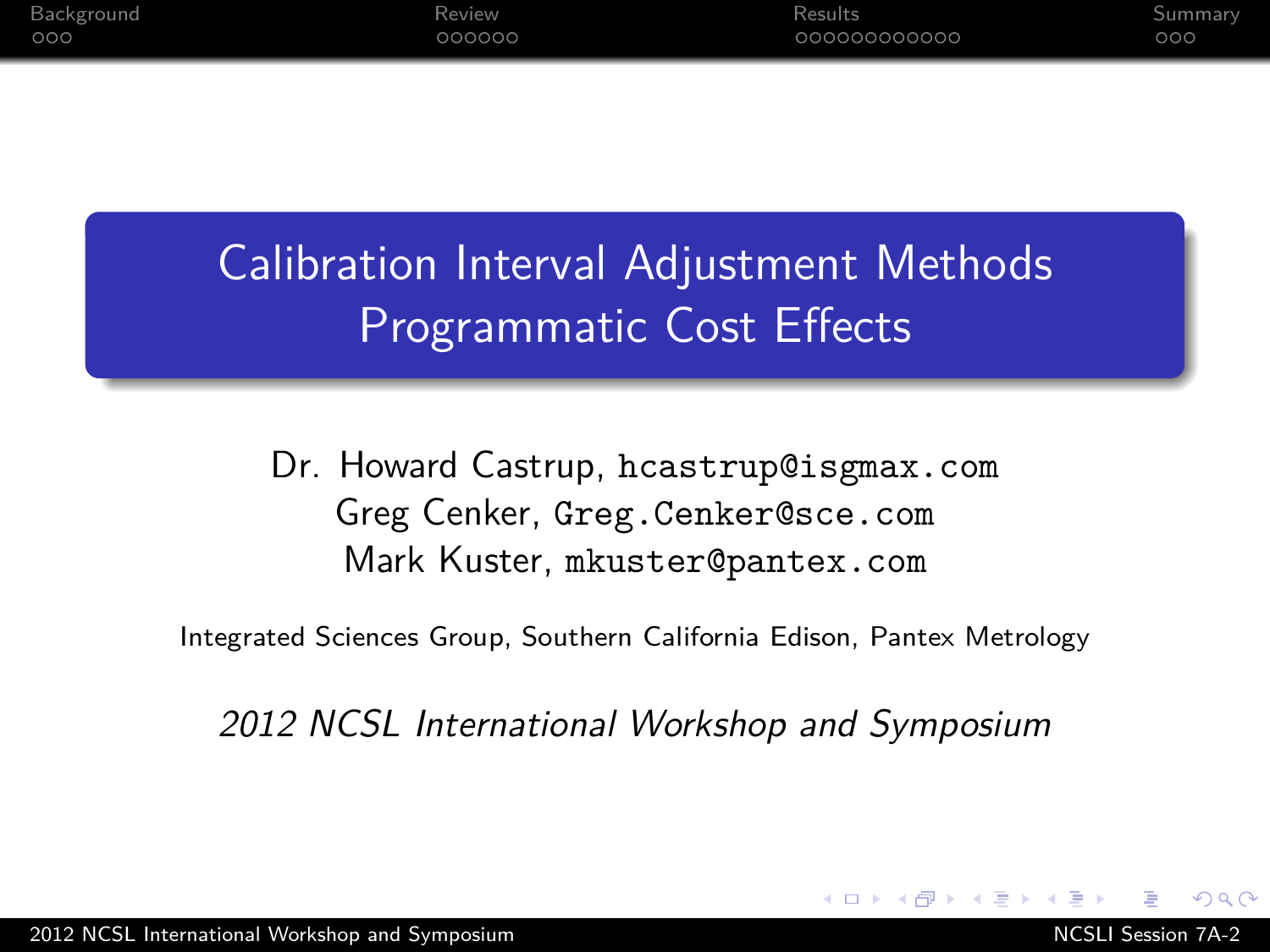| Background                 | Review | Results      | Summary |
|----------------------------|--------|--------------|---------|
| $\bullet$ 00               | 000000 | 000000000000 | 000     |
| <b>Learning Objectives</b> |        |              |         |

- Understand interval analysis (IA) simulation concepts.
- Judge IA effectiveness by excess test and measurement costs.
- Examine the impacts of realistic calibration scenarios on interval analysis.
- <span id="page-1-0"></span>See work that will lead to quantitative method selection guidance in RP-1.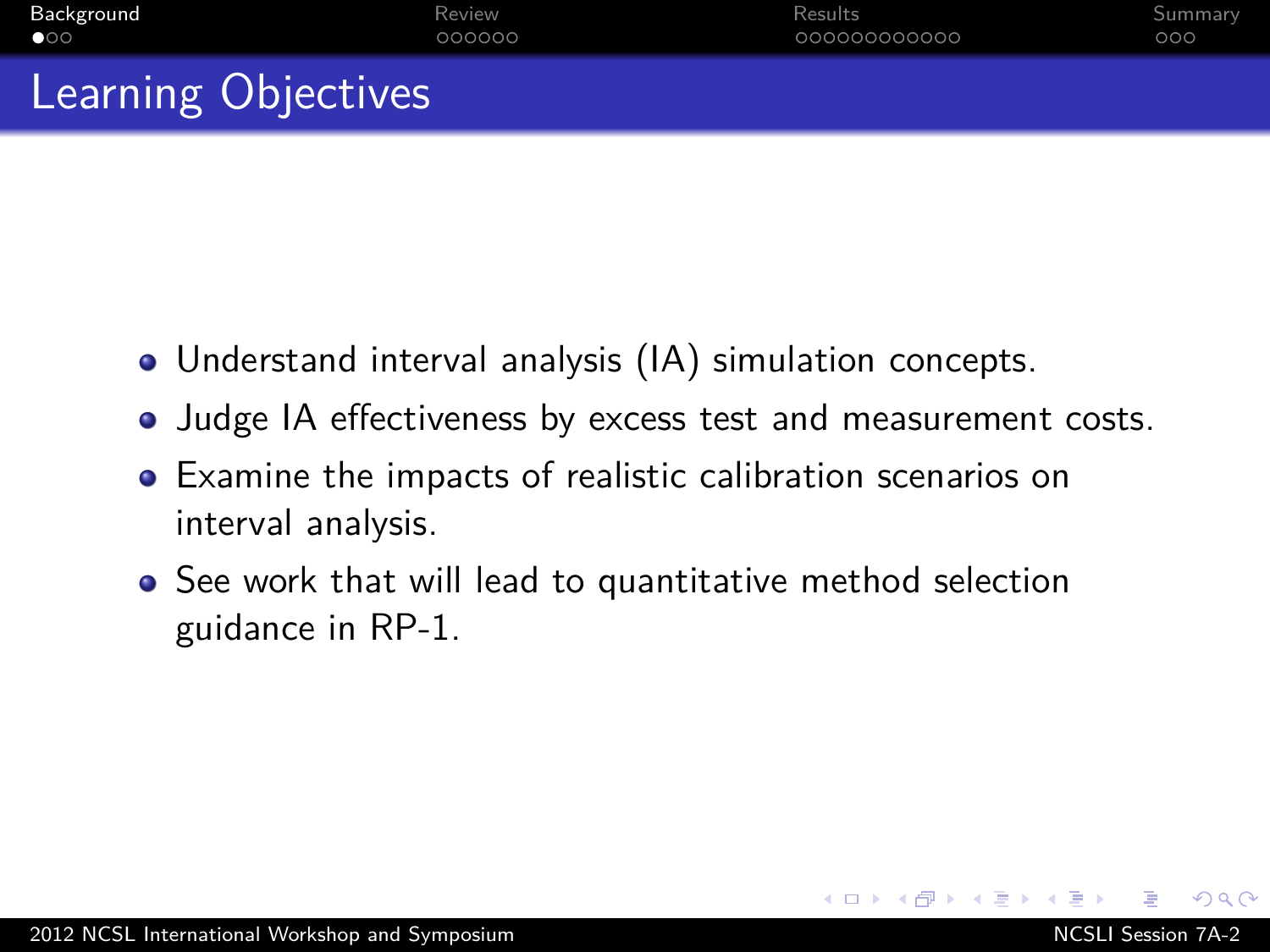| $\mathcal{M}/\mathcal{L}$ . Define the second $\mathcal{M}$ and $\mathcal{M}$ |        |              |         |
|-------------------------------------------------------------------------------|--------|--------------|---------|
| $\circ \bullet \circ$                                                         | 000000 | 000000000000 | 000     |
| Background                                                                    | Review | Results      | Summary |

Why Do Interval Analysis?

- Reduce operating costs
- Reduce consequence costs
- Improve product and process quality
- Justify interval changes quantitatively (Z540.3)
- **•** Leverage your software investment
- **•** Gain competitive advantage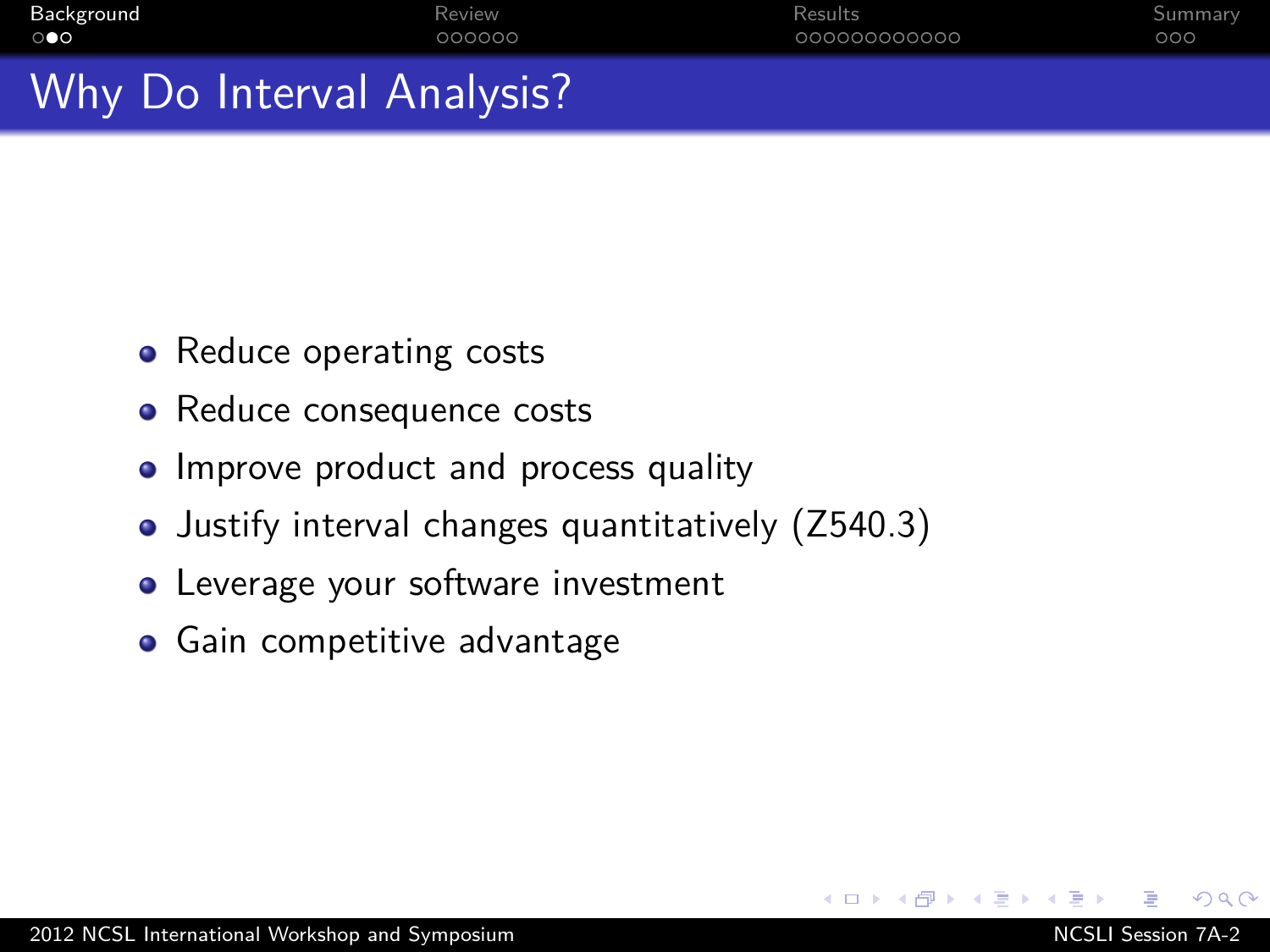## **Complexity**

Each method's performance varies with a complex condition set.

### • Inventory Parameters

- **•** Group size
- **o** Instrument life
- Reliability behavior
- Correct interval
- Resubmission time
- Interval closure rate
- Programmatic Parameters
	- Reliability target
	- Initial intervals
	- Interval resolution
	- Interval restrictions
	- False accept rate
	- Resubmission windowing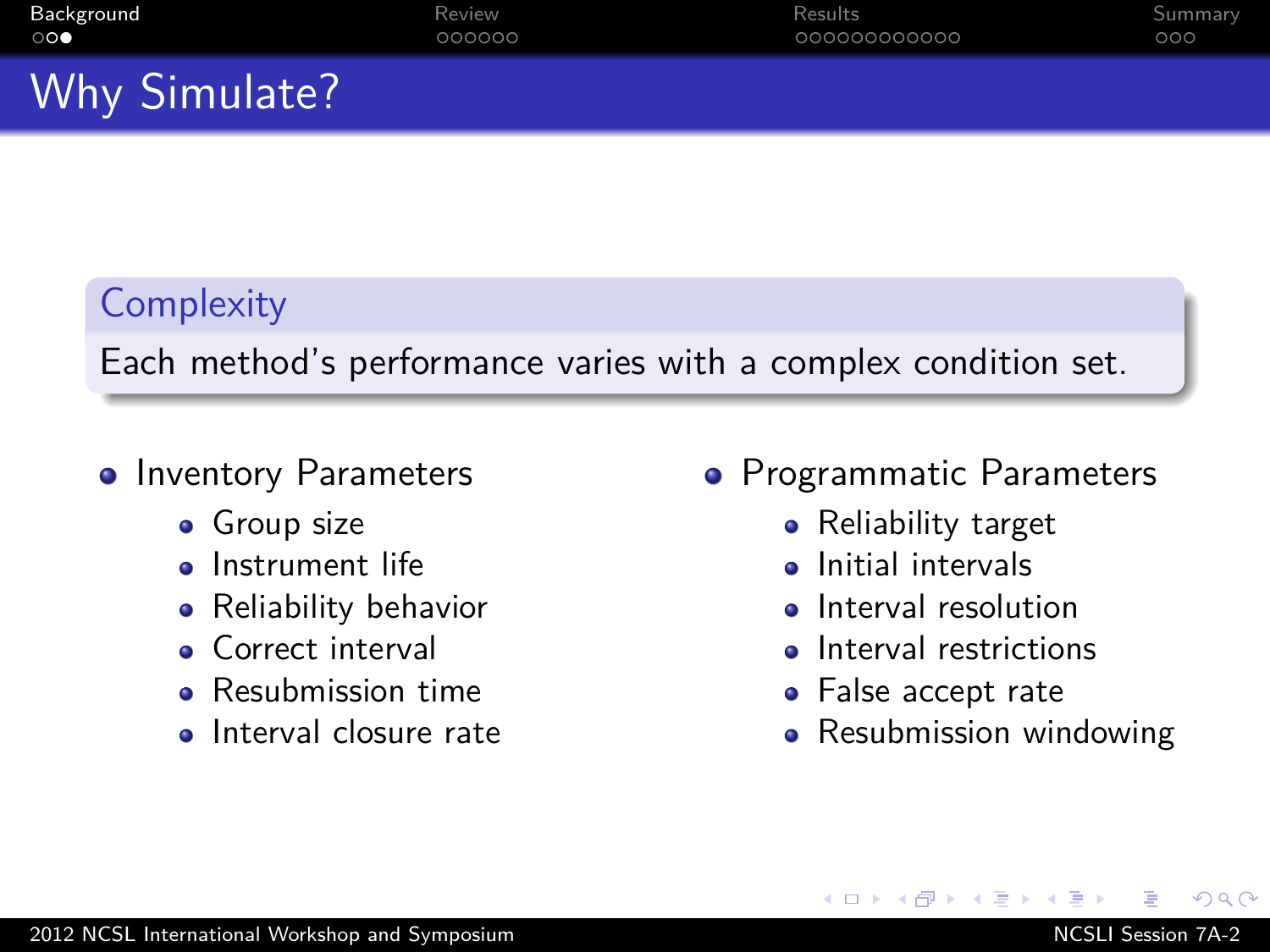| Background         | Review | Results      | Summary |
|--------------------|--------|--------------|---------|
| 000                | 000000 | 000000000000 | 000     |
| <b>Terminology</b> |        |              |         |

### Acronyms

IA–Interval Analysis BOPR–Beginning Of Period Reliability,  $1 - p_{FA}$ EOPR–End Of Period Reliability AOPR–Average Over Period Reliability

Note: All values computed at the instrument level

### Method Designators

Ax–Algorithmic, Sx–Statistical, Ex–Experimental

### Definition

<span id="page-4-0"></span>Relative excess cost metric–The excess cost in the test and measurement budget due to imperfect interval analysis, relative to the optimal budget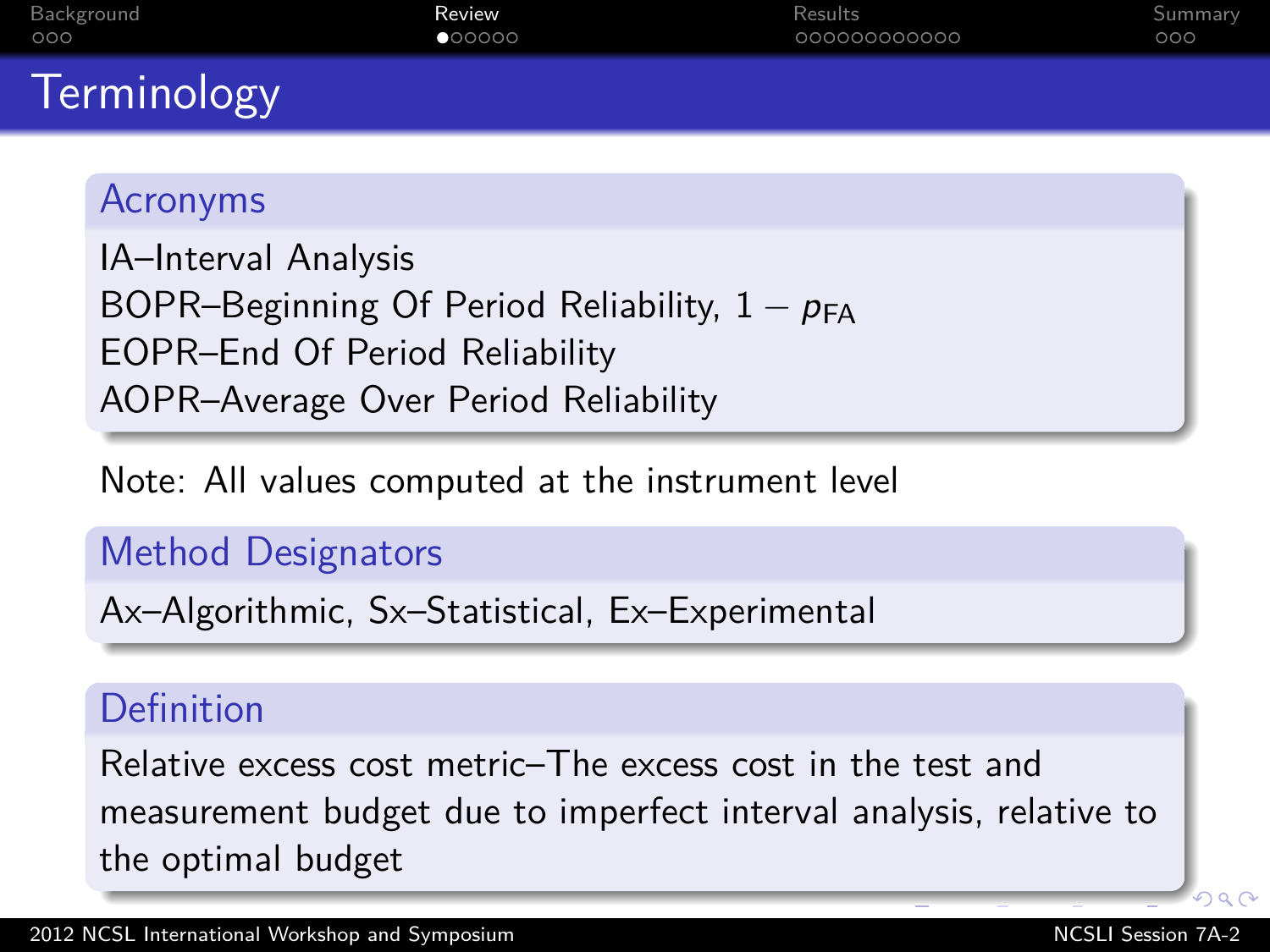| Background | Review                      | Results      | Summary |
|------------|-----------------------------|--------------|---------|
| 000        | 000000                      | 000000000000 | 000     |
|            | Review: Implemented Methods |              |         |

- Currently simulating Methods A1, A2, A3, S1, and E1
- Method Parameters
	- $\bullet$  A1 *a* ∈ {0.01, 0.1}
	- A2  $v \in \{1, 2\}$
	- A3 C ∈ {0*.*5*,* 0*.*7*,* 0*.*9}, interpolation & extrapolation choices
	- S1 "out of the box", always adjust mode only
- Experimental Method E1
	- Greg Cenker constructed it.
	- Fits a two-parameter model to the specified BOPR, observed EOPR, and average resubmission time
		- Linear, exponential, random walk
	- Biases EOPR to speed response with high reliability
	- Configurable action delay
	- Potentially Method A4 in a future RP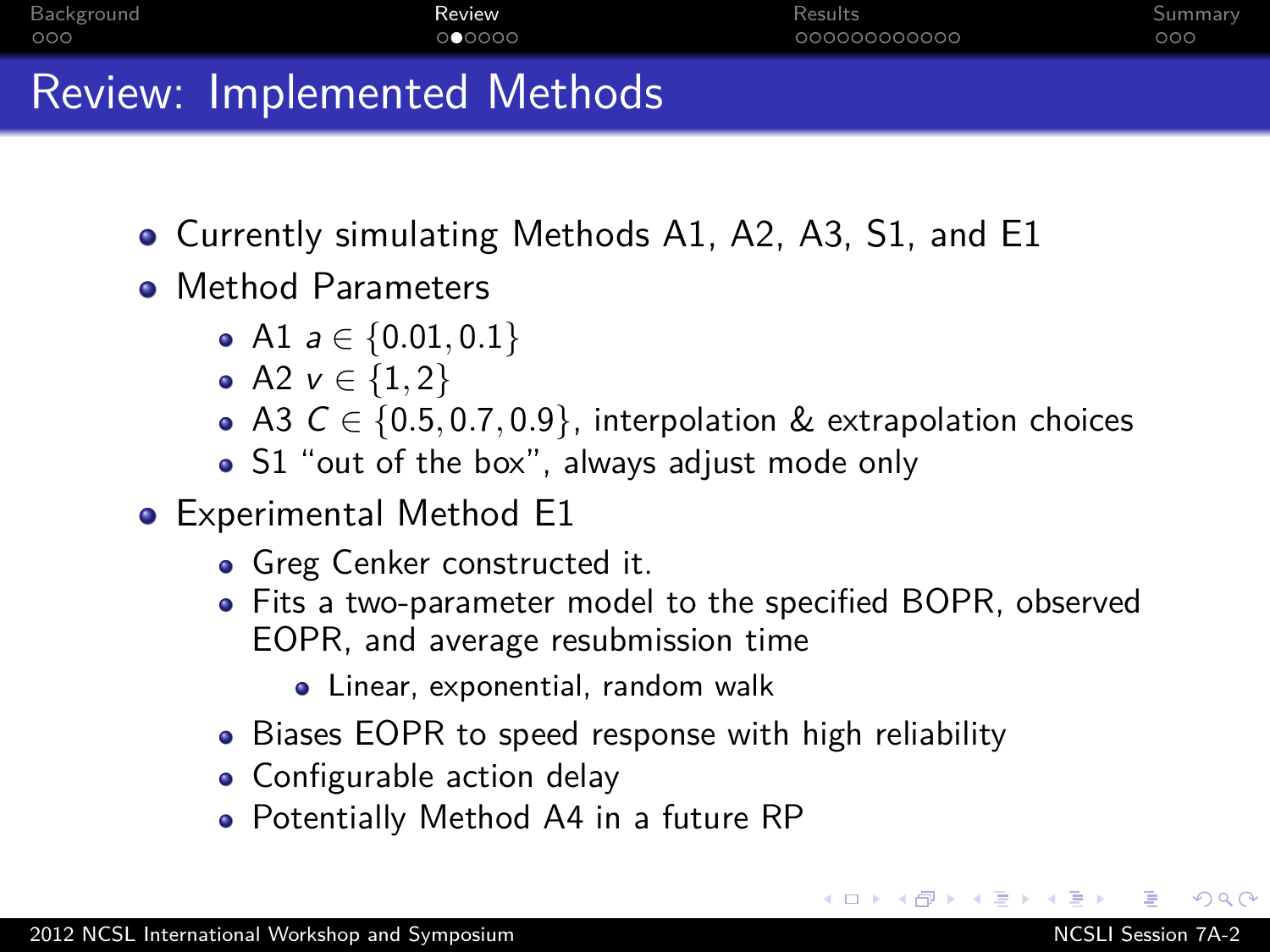| Background                     | Review | Results      | Summary |
|--------------------------------|--------|--------------|---------|
| 000                            | 000000 | 000000000000 | 000     |
| Recent Work: Test Bed Upgrades |        |              |         |

- Distributed equipment group size
- Distributed instrument-application life
- **•** Individual instrument lives
- **•** Distributed resubmission time
- Distributed reliability behavior, BOPR and AOPR selection
- **•** Functional failures and unreturned equipment
- Uniform interval rounding and restrictions
- Analyzed almost 13 years' actual calibration interval data
- The paper details the distributions, simulation steps and reliability models.
- Short-lived conservative interval scenario
- $\bullet$  The scenario budget contains  $\approx$  43 % excess cost.
- Preliminary data–from 1.3 simulators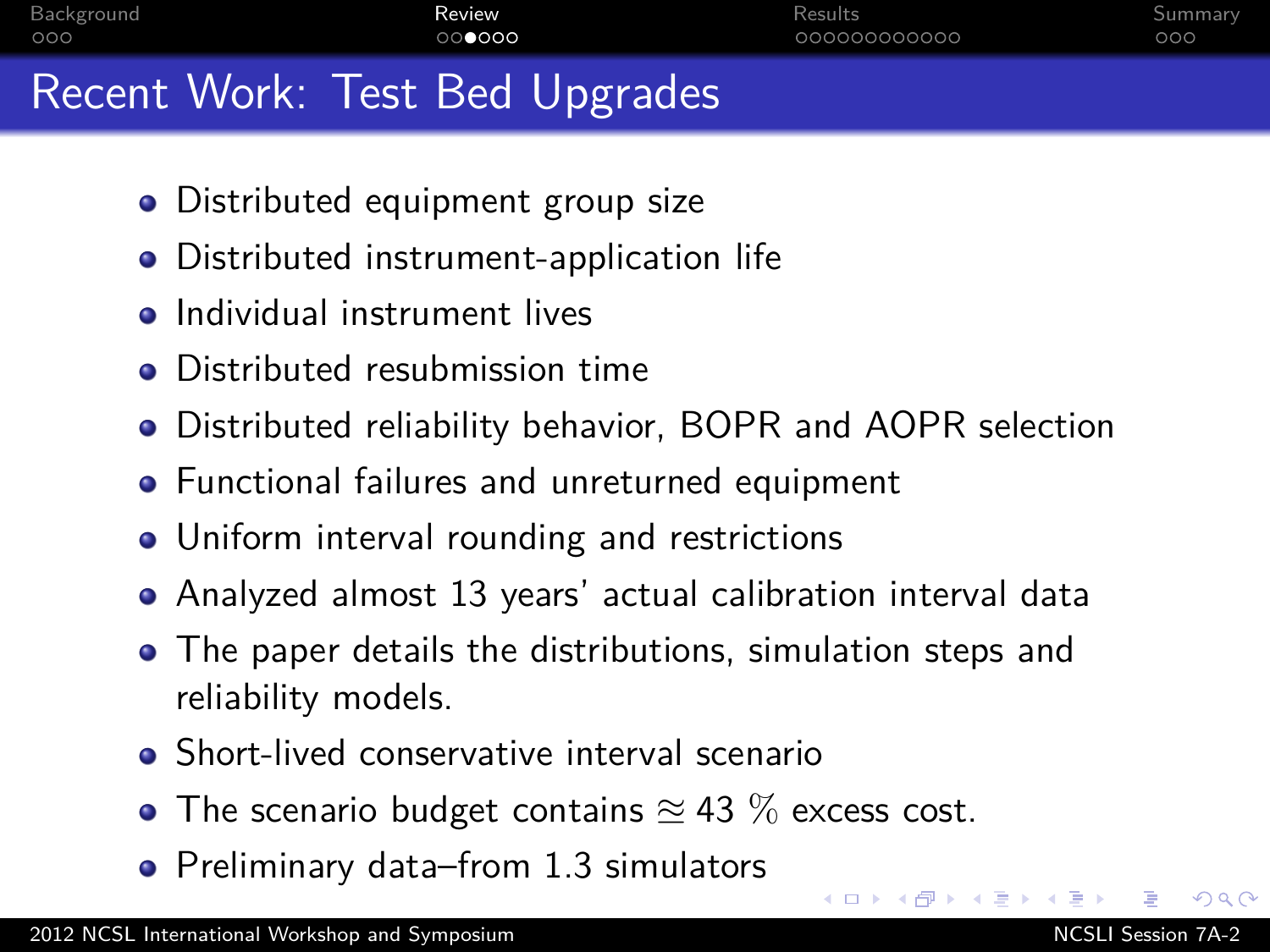| Background<br>Review<br>000000<br>000 | Results<br>000000000000 | Summary<br>000 |
|---------------------------------------|-------------------------|----------------|

### Example Simulation Input Distributions



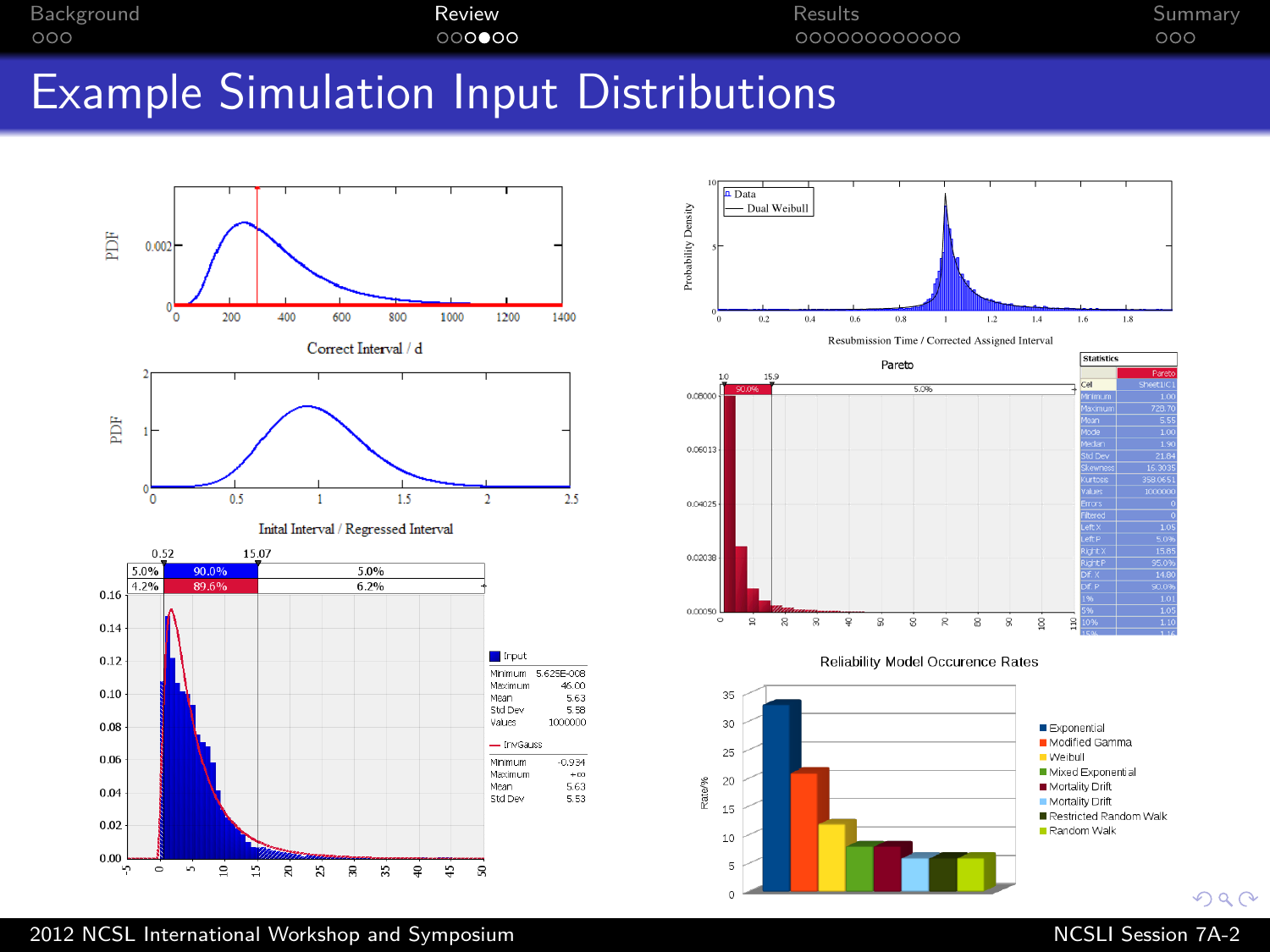| Background<br>000 |  |        | Review<br>000000 |  |  | Results<br>000000000000 | Summary<br>000 |  |  |  |
|-------------------|--|--------|------------------|--|--|-------------------------|----------------|--|--|--|
| _                 |  | $\sim$ |                  |  |  |                         | --             |  |  |  |

### Example Simulation Output Distributions









メロトメ 御 トメ 君 トメ 君 ト

# E

 $290$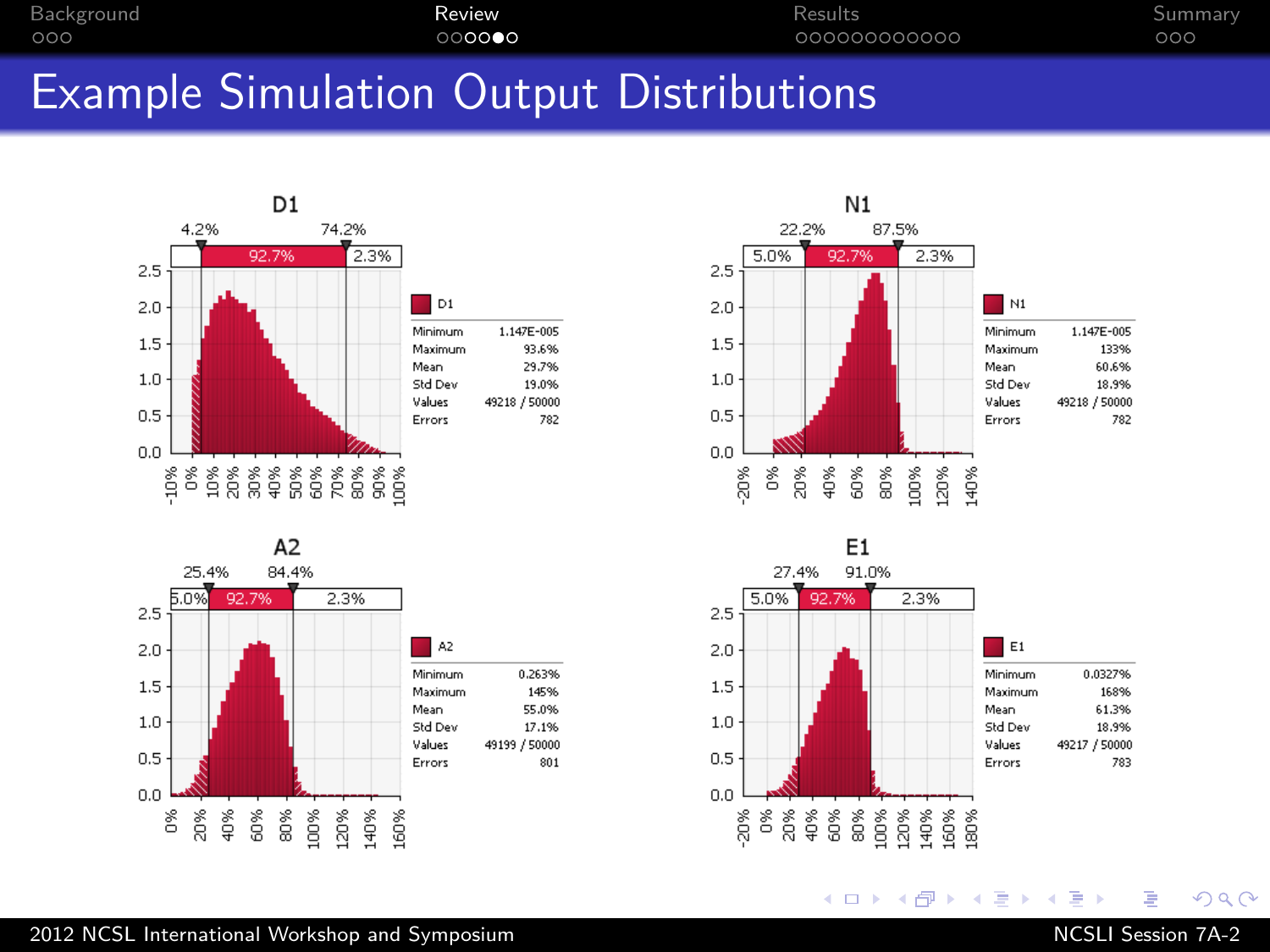| Background                        | Review | Results      | Summary |
|-----------------------------------|--------|--------------|---------|
| 000                               | 000000 | 000000000000 | 000     |
| Programmatic Effects Investigated |        |              |         |

- Benchmark: Distributed correct and initial intervals, distributed instrument life, distributed group size
	- Baseline 1: Fixed resubmission time, exponential reliability model, zero inop rate
		- **•** Distributed resubmission time effects
		- Distributed reliability model effects
	- Baseline 2: Distributed resubmission time and model, zero inop rate
		- Default  $(\approx 6.5 \%)$  and 50 % inop rates
	- Baseline 3: Distributed resubmission time and model, default inop rate
		- **AOPR and BOPR effects**
		- Interval rounding effects
		- **a** Interval restriction effects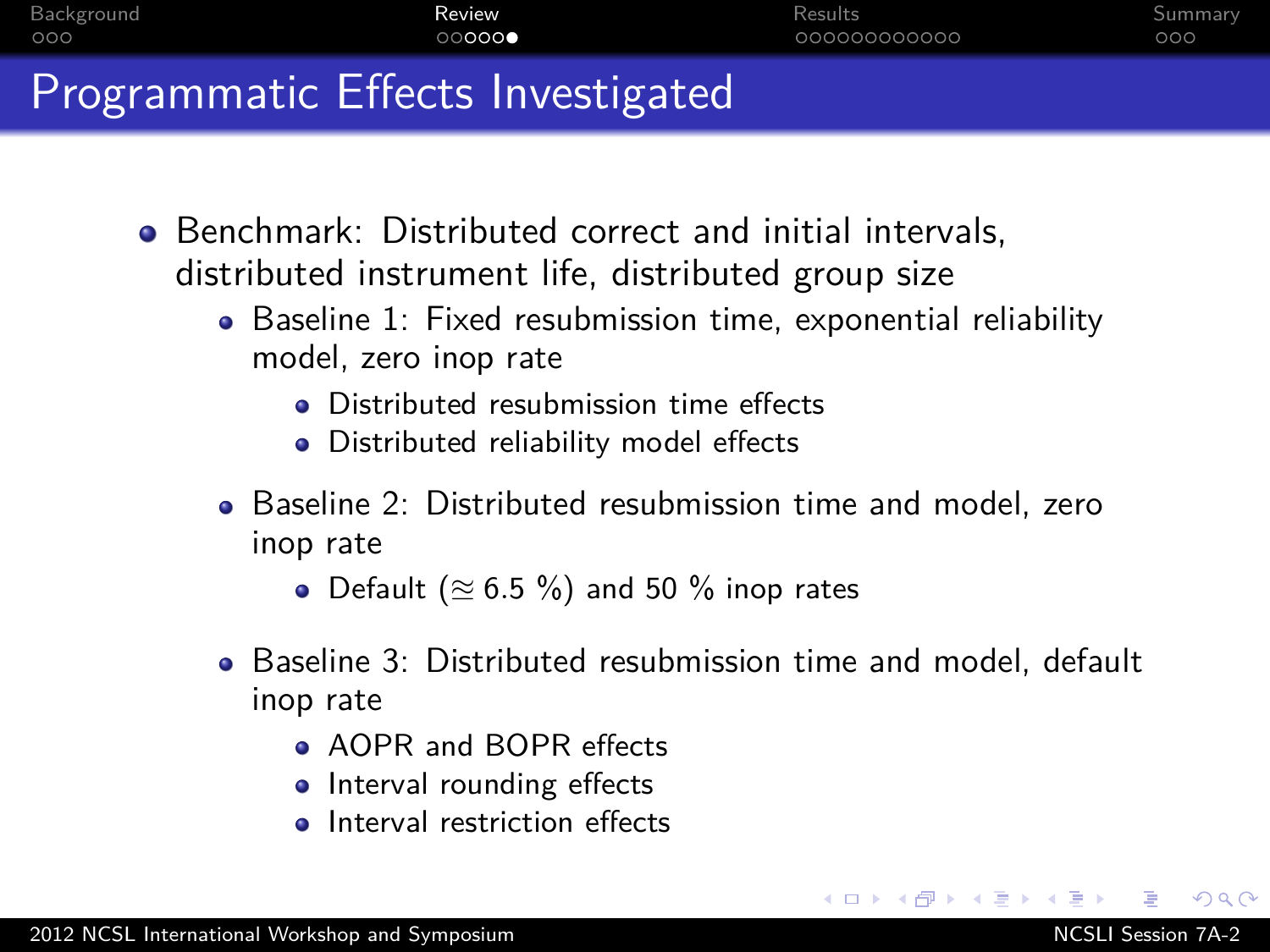| Background                    | Review | Results      | Summary |
|-------------------------------|--------|--------------|---------|
| 000                           | 000000 | 000000000000 | 000     |
| Distributed Resubmission Time |        |              |         |



- D1 and N1: only simulation error
- Helps E1 and S1: quicker OOTs?
- Hurts A1 and A2.
- A3 loses less when its aggression increases with reliability target.

<span id="page-10-0"></span>4日下

- No large overall effect on IA
- Different management strategies for different methods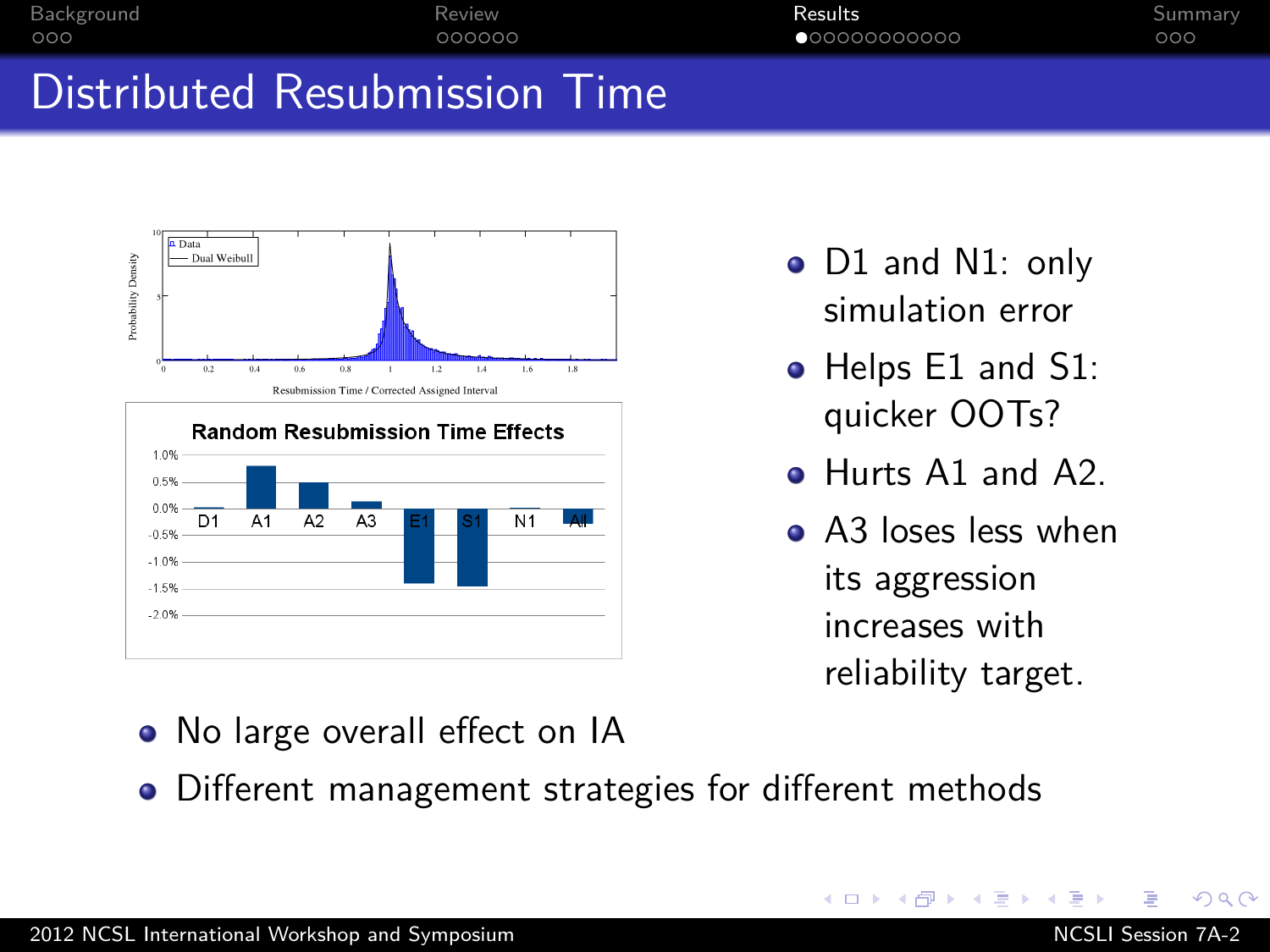| Background | Review                                                                                                                                                                                                                                         | <b>Results</b> | Summary |
|------------|------------------------------------------------------------------------------------------------------------------------------------------------------------------------------------------------------------------------------------------------|----------------|---------|
| 000        | 000000                                                                                                                                                                                                                                         | 000000000000   | 000     |
|            | <b>In the contract of the contract of the contract of the contract of the contract of the contract of the contract of the contract of the contract of the contract of the contract of the contract of the contract of the contra</b><br>$\sim$ |                |         |

## Distributed Reliability Behavior

| <b>Reliability Model</b>      | Rate   |
|-------------------------------|--------|
| Exponential                   | $33\%$ |
| Modified Gamma                | 21 %   |
| Weibull                       | 12 %   |
| Mixed Exponential             | $8\%$  |
| <b>Mortality Drift</b>        | $8\%$  |
| Warranty                      | $6\%$  |
| <b>Restricted Random Walk</b> | $6\%$  |
| Random Walk                   | 6 %    |

- **o** Dr. Castrup's experience
- Mortality model questionable
- Algorithmic methods more resilient (with more data) <br> • Non-linear total response



イロト イ母 トイヨ トイヨ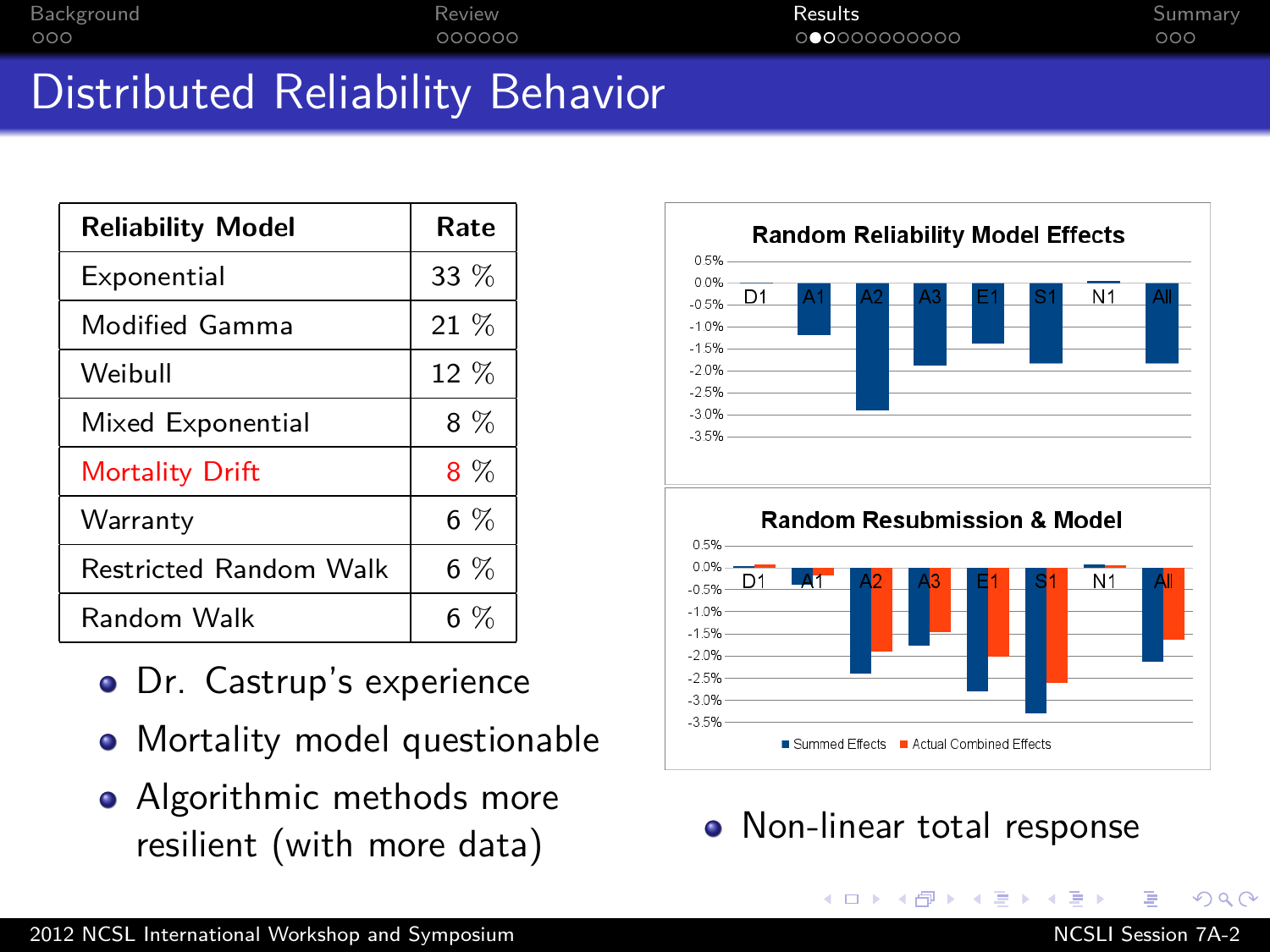| Background                   | Review | Results     | Summary |
|------------------------------|--------|-------------|---------|
| 000                          | 000000 | 00000000000 | 000     |
| <b>Mortality Drift Model</b> |        |             |         |

$$
R_{\text{mort}}(t,\Theta) = \Theta_0 e^{-\left(\Theta_1 t + \Theta_2 t^2\right)}
$$



Time/yr since calibration

Mortality Drift Reliability Model

メロトメ部 トメミトメミト



 $299$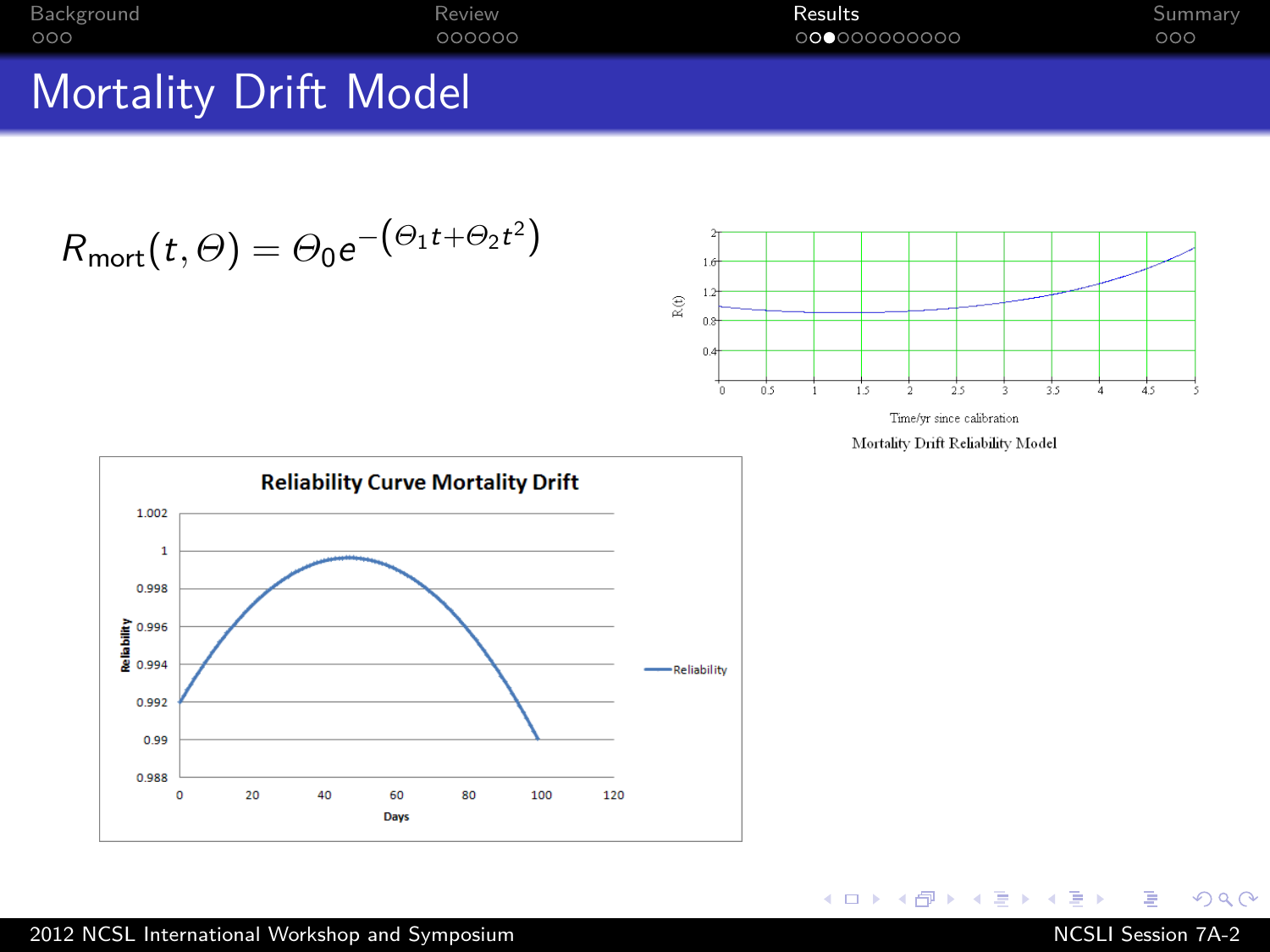| Background | Review                                                                                                                                                                                                                                                                                                                             | Results      | Summary |
|------------|------------------------------------------------------------------------------------------------------------------------------------------------------------------------------------------------------------------------------------------------------------------------------------------------------------------------------------|--------------|---------|
| 000        | 000000                                                                                                                                                                                                                                                                                                                             | 000000000000 | 000     |
|            | $\mathbf{M}$ $\mathbf{L}$ $\mathbf{L}$ $\mathbf{L}$ $\mathbf{L}$ $\mathbf{L}$ $\mathbf{L}$ $\mathbf{L}$ $\mathbf{L}$ $\mathbf{L}$ $\mathbf{L}$ $\mathbf{L}$ $\mathbf{L}$ $\mathbf{L}$ $\mathbf{L}$ $\mathbf{L}$ $\mathbf{L}$ $\mathbf{L}$ $\mathbf{L}$ $\mathbf{L}$ $\mathbf{L}$ $\mathbf{L}$ $\mathbf{L}$ $\mathbf{L}$ $\mathbf{$ |              |         |

## Inop Rate: Wait! No Calibration Data

- $\bullet \approx 6.5$  % of calibrations yielded no accuracy-related data
- Inoperative or unreturned equipment: unknown state
- Calibration intervals only control measurement reliability



- **•** Hurts both algorithmic and statistical methods
- **•** Small overall effect

モミメ

Reduces A1's activity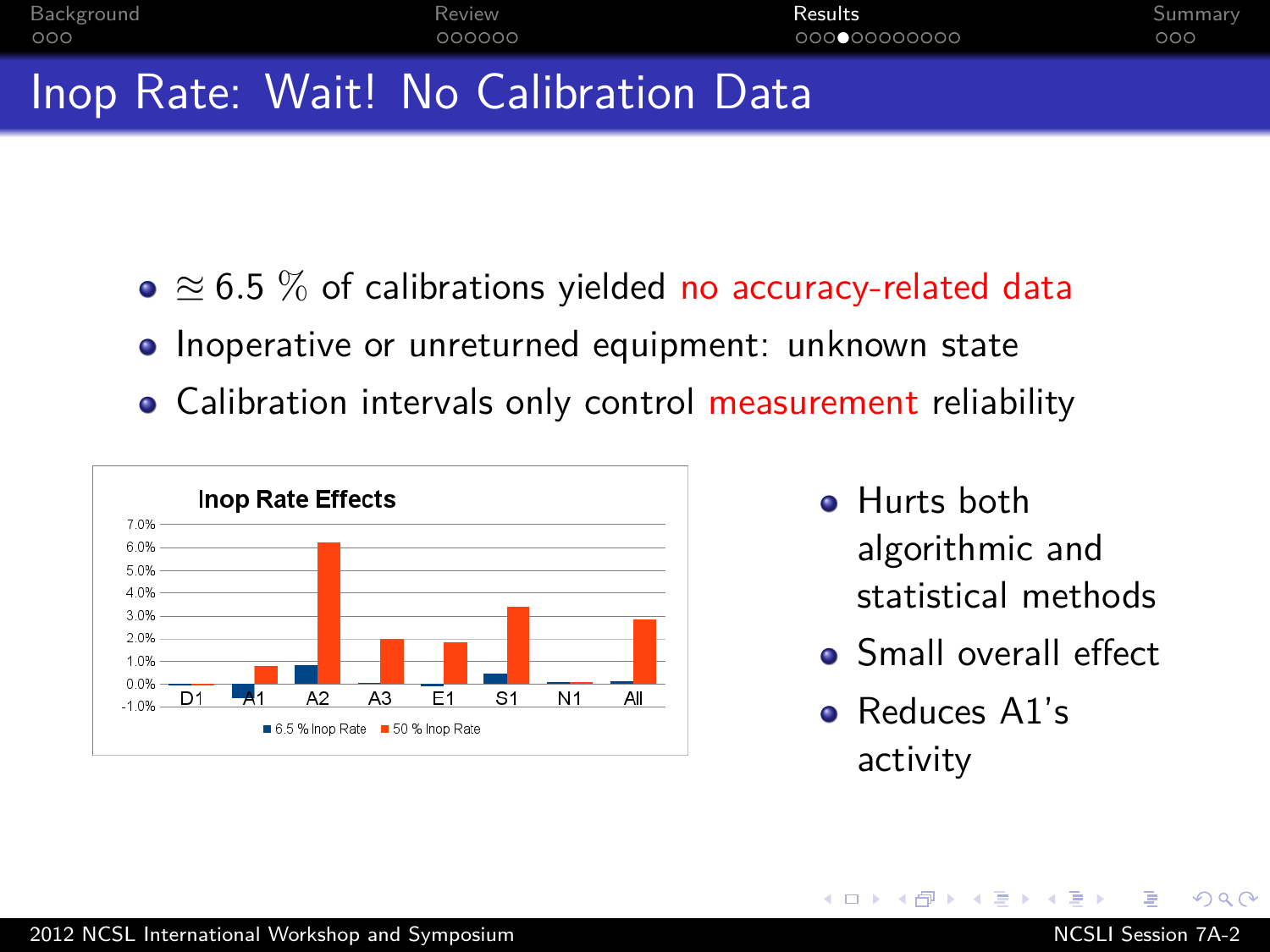| Background | Review | Results      | Summary. |
|------------|--------|--------------|----------|
| 000        | 000000 | 000000000000 | 000      |

## Mid-Range AOPR Behavior





- exponential
- ----- mixed exponential
- Weibull
- modified gamma
- ----- mortality
- warranty
- random walk
- ----- restricted random walk
- weighted average
- $---$  linear

 $QQ$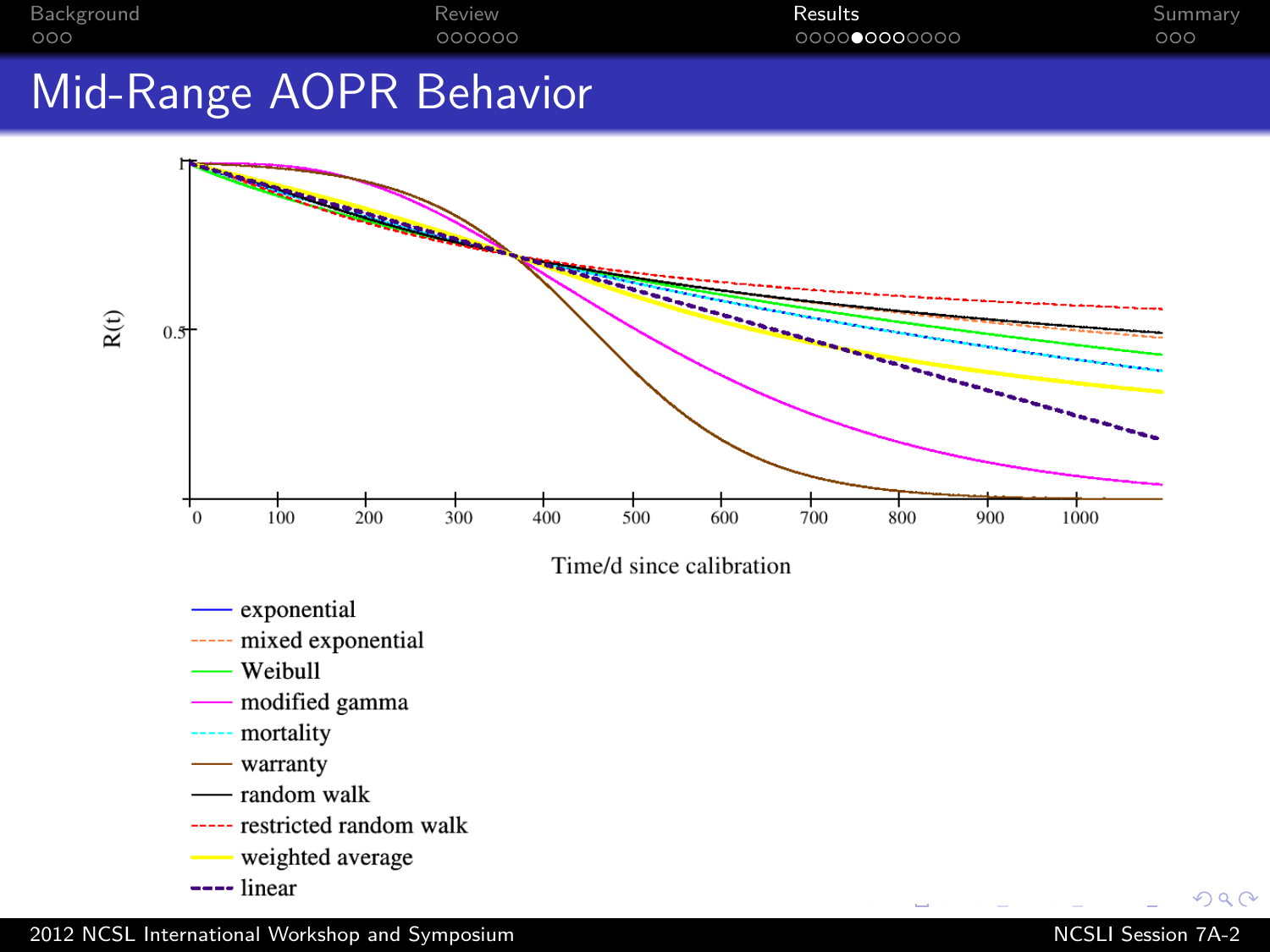





exponential

- ----- mixed exponential
- Weibull
- modified gamma
- mortality
- warranty
- random walk
- ----- restricted random walk
- weighted average
- $---$  linear

 $QQ$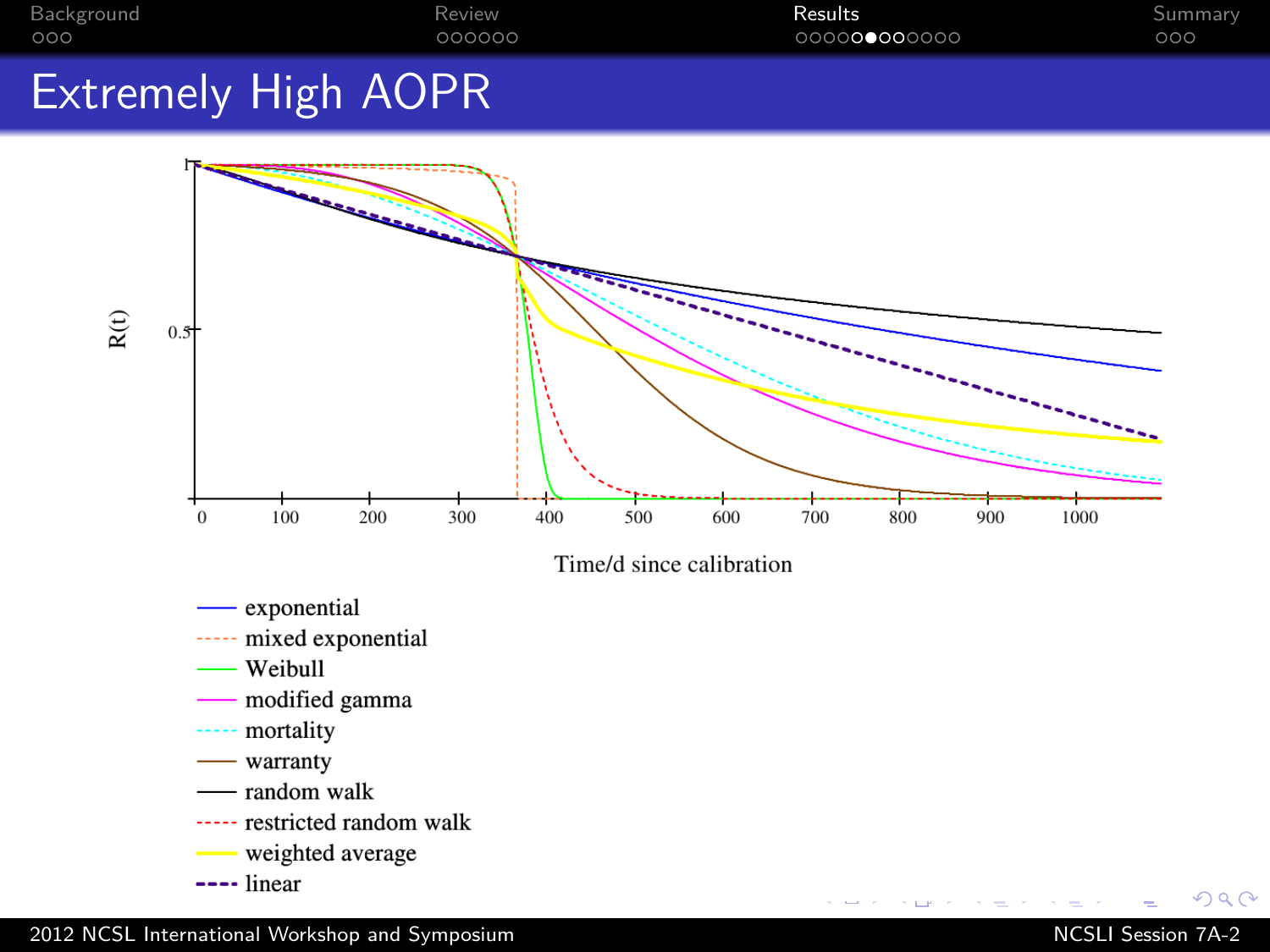| Background | Review | Results      | Summary |
|------------|--------|--------------|---------|
| 000        | 000000 | 000000000000 | 000     |
|            |        |              |         |

## Extremely Low AOPR



- mortality
- $\frac{1}{2}$  warranty
- random walk
- ----- restricted random walk
- weighted average
- $---$  linear

 $QQ$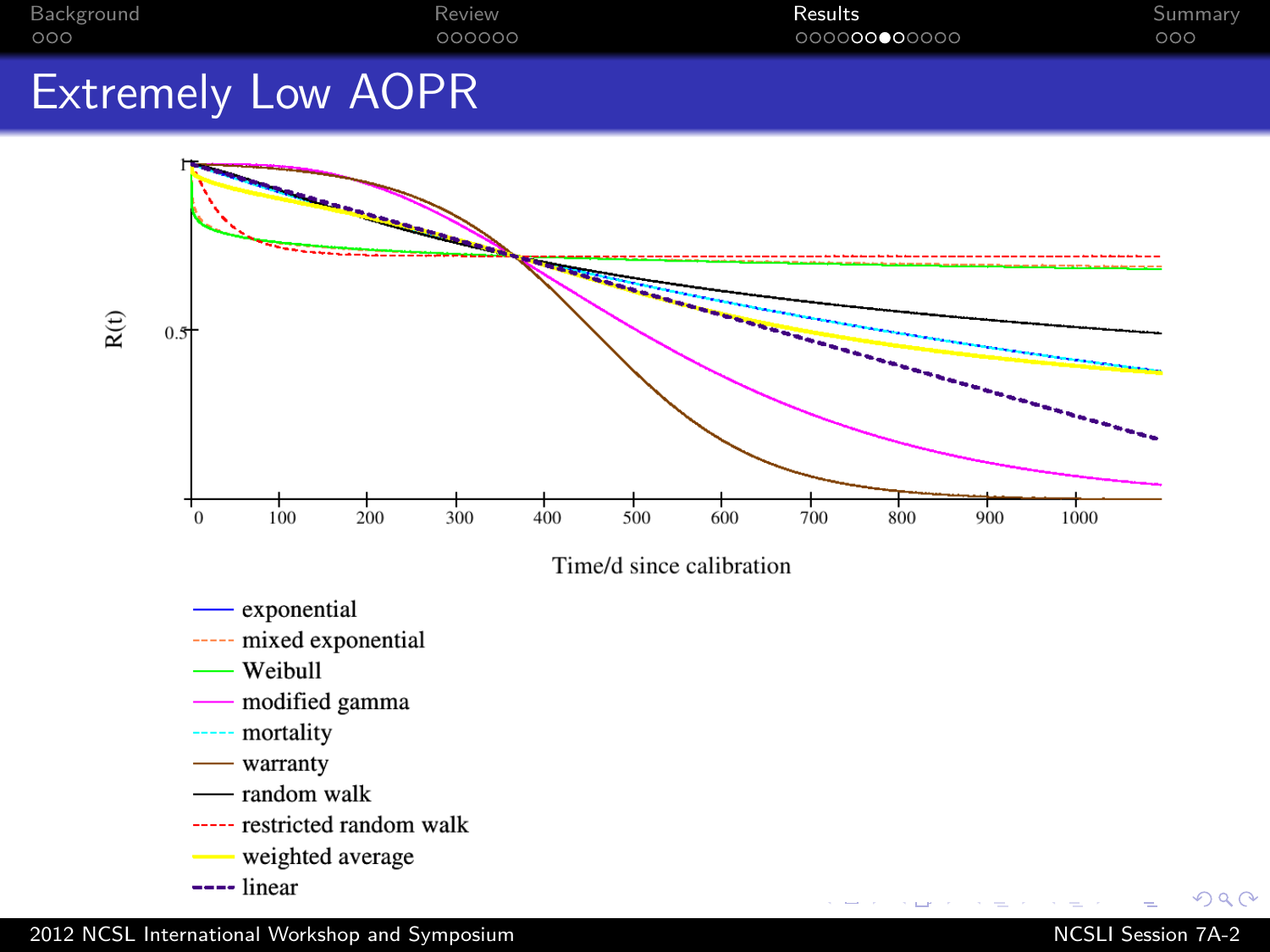| Background                        | Review | Results      | Summary |
|-----------------------------------|--------|--------------|---------|
| 000                               | 000000 | 000000000000 | 000     |
| <b>Extreme Equipment Behavior</b> |        |              |         |



- Extreme behavior counters modeling advantages (S1, E1).
- Low AOPR reduces interval error detection sensitivity.
- A likely opportunity for Method S2

つくい

イロト イ伊ト イヨト イヨ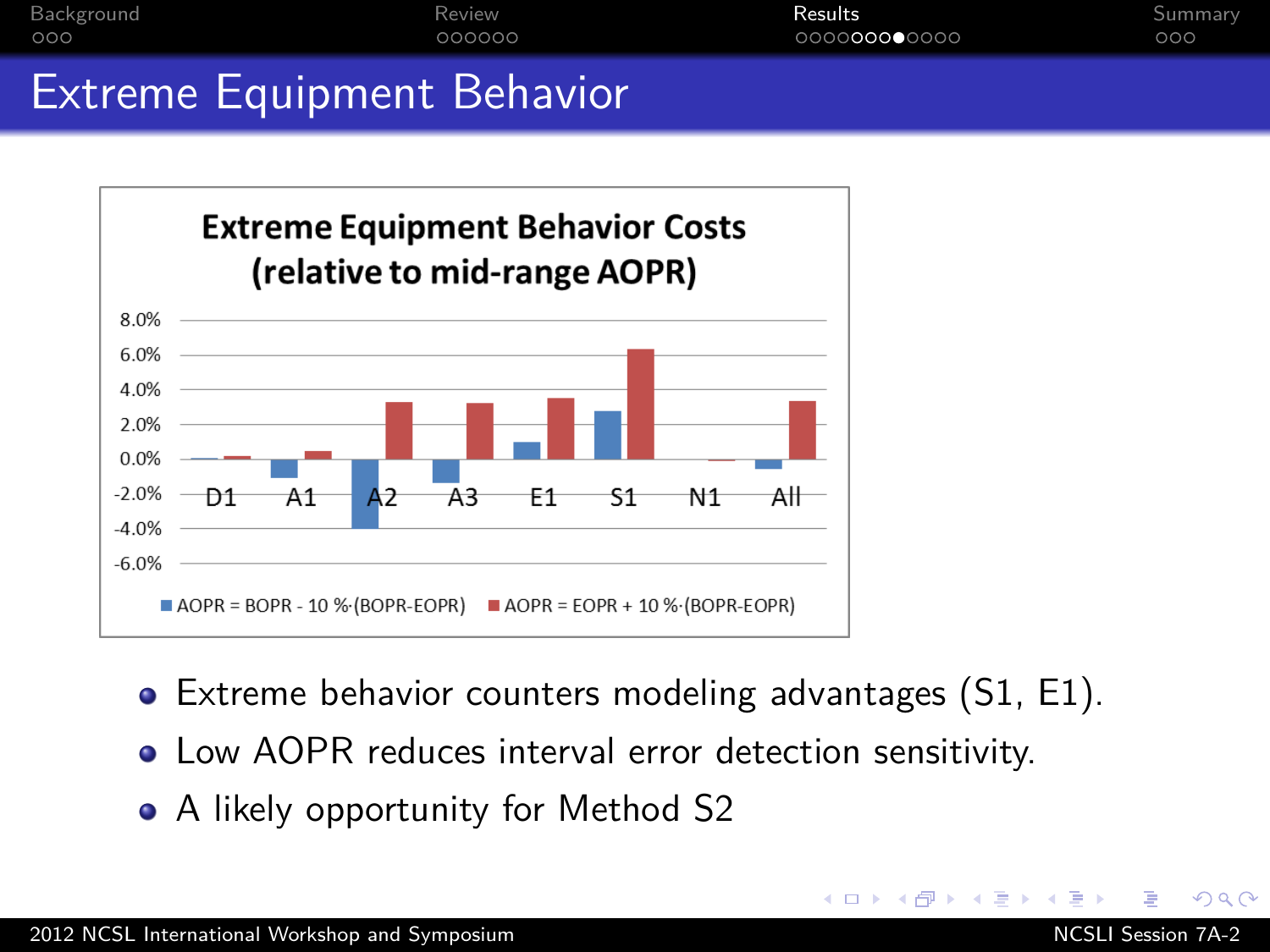| Background |                             | Review | Results      | Summary |
|------------|-----------------------------|--------|--------------|---------|
| 000        |                             | 000000 | 000000000000 | 000     |
|            | BOPR (False Accept) Effects |        |              |         |



• High sensitivity to BOPR, especially at high reliability targets

4 17 18

- Violates S1's model.
- E1 should compensate but doesn't.
- Even effects algorithmic methods.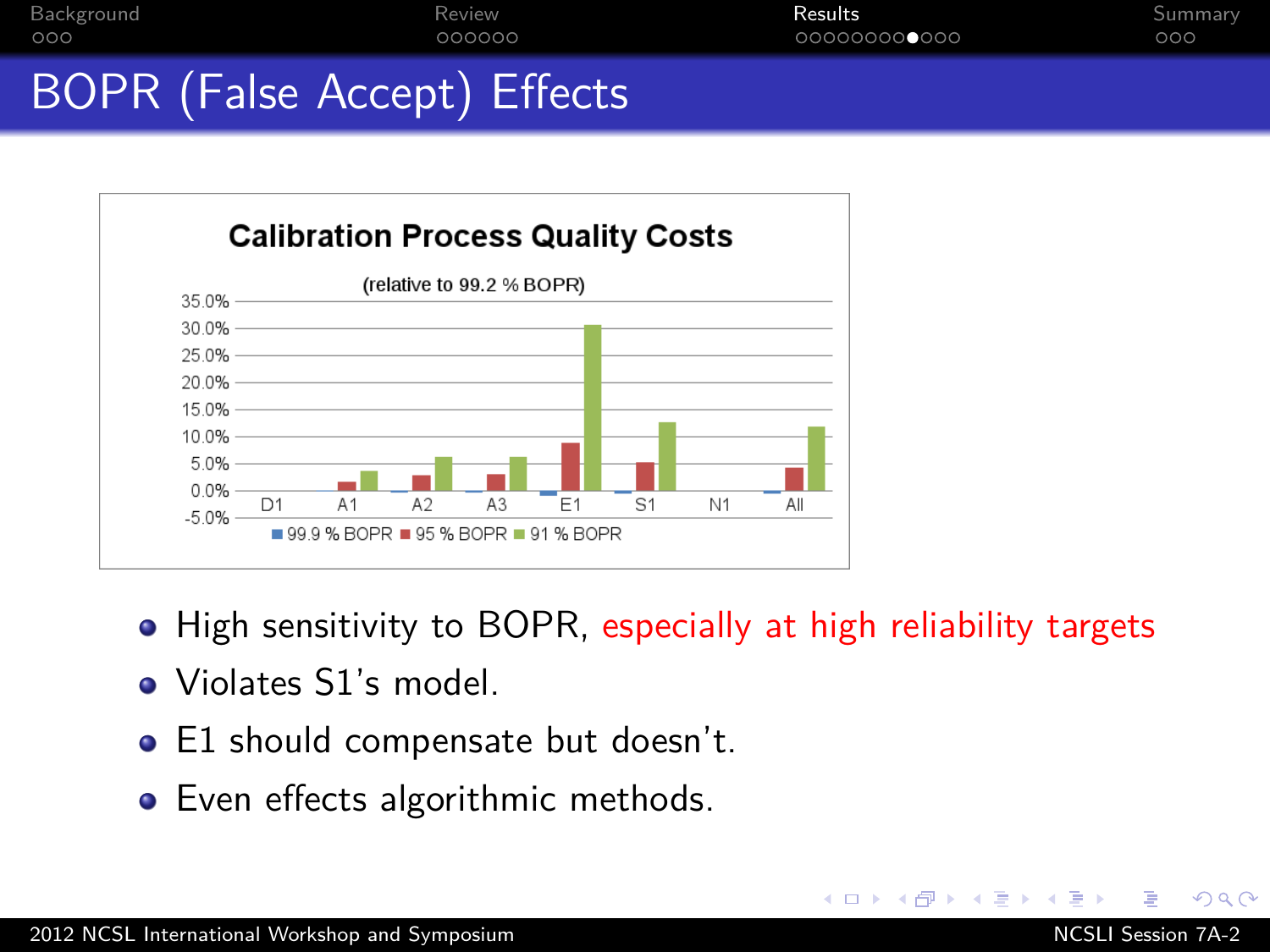

- One-year interval increments negates all methods.
- Method A2 does worse than nothing.
- **•** Even perfect analysis fares poorly.
- RP-1 does not recommend interval rounding.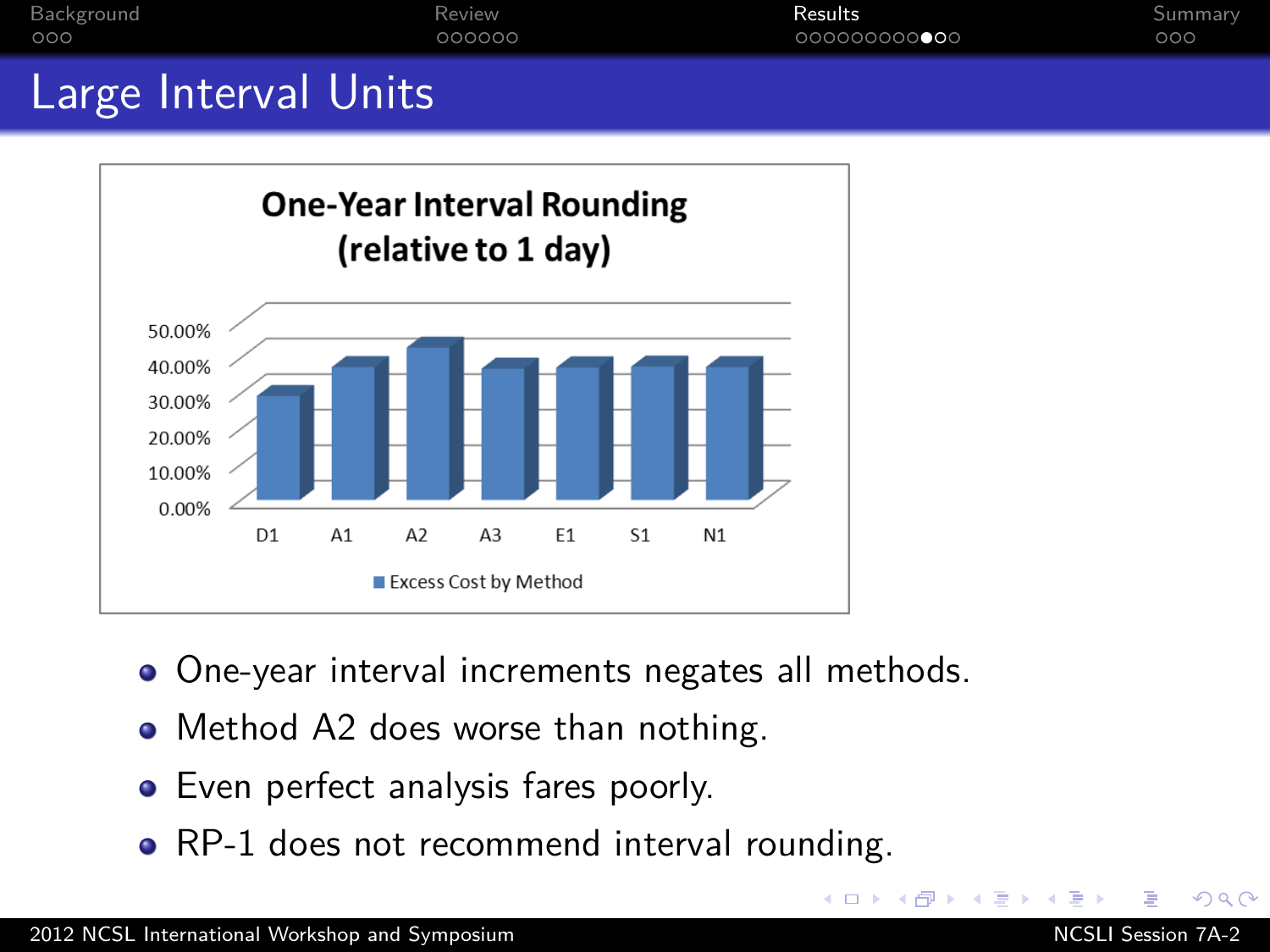

• Higher targets allow larger interval adjustments.

80%

Excess Cost by Reliability Target

- A2 V2 allows interval increases as large as decreases.
- May jump to and converge on the wrong interval increment.

90%

• Other methods do not overcome the large increments.

70%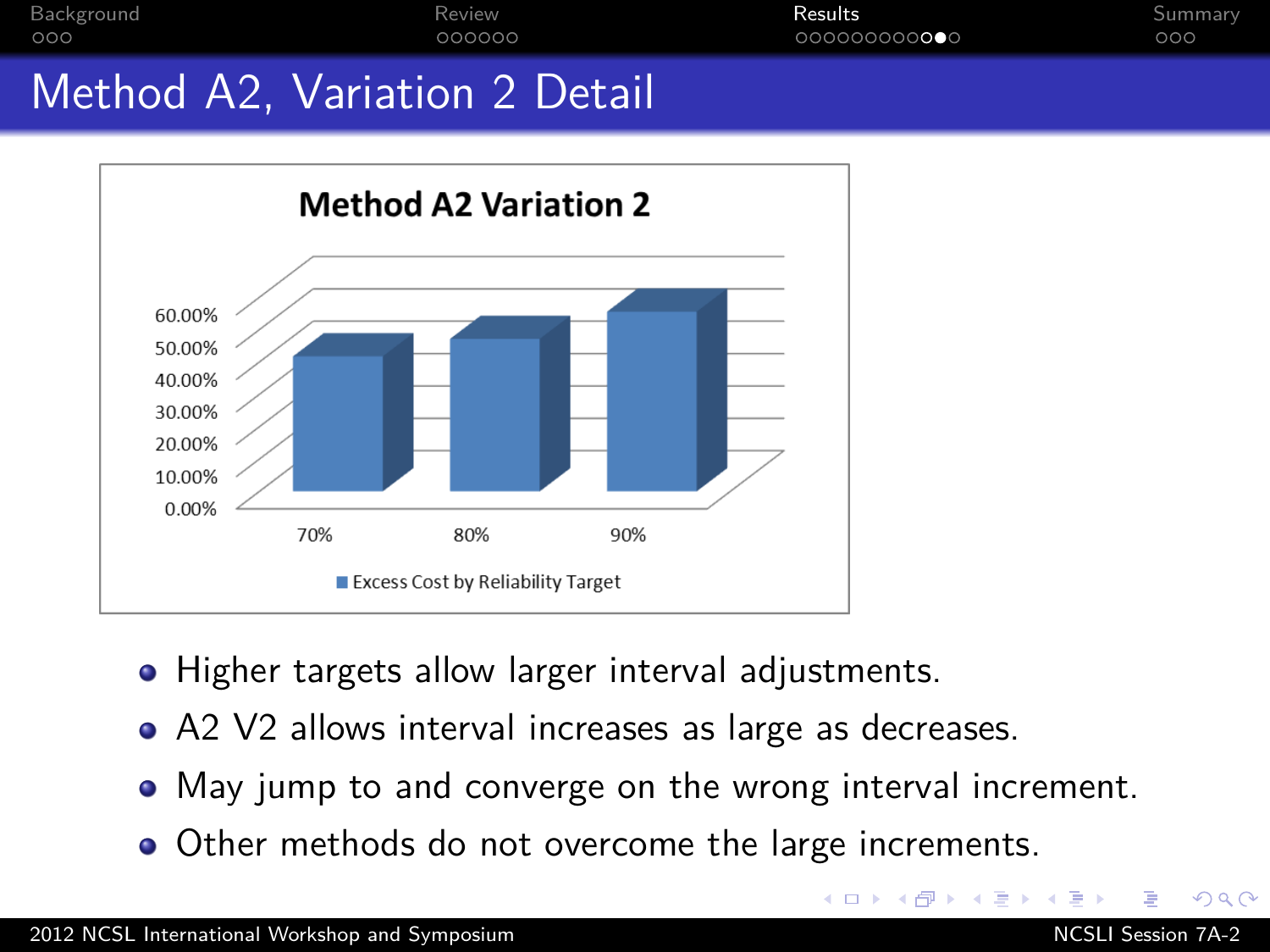| Background            | Review | Results        | Summary |
|-----------------------|--------|----------------|---------|
| 000                   | 000000 | $000000000000$ | 000     |
| Interval Restrictions |        |                |         |



- Correct intervals ranged from  $\approx 40$  d to  $\approx 3.3$  yr.
- The maximum interval restrained Method A2 excesses.
- **The minimum interval restrained Method S1 excesses.**
- RP-1 does not recommend arbitrary restrictions.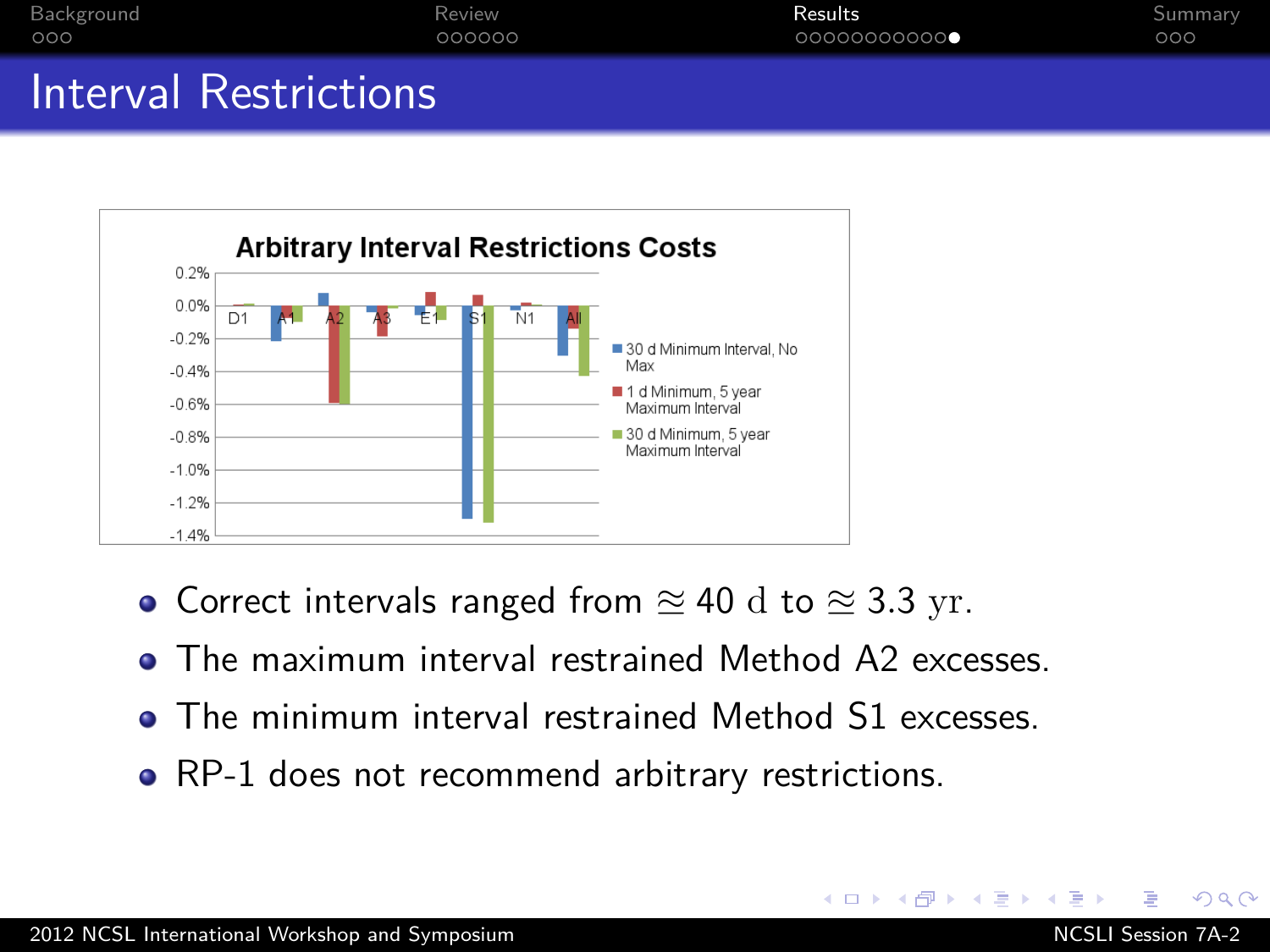| Background               | Review | Results      | Summary      |
|--------------------------|--------|--------------|--------------|
| 000                      | 000000 | 000000000000 | $\bullet$ 00 |
| $\sim$<br><b>Summary</b> |        |              |              |

Statistical methods handle random resubmission time.

<span id="page-22-0"></span> $2Q$ 

メロトメ 御 トメ 君 トメ 君 ト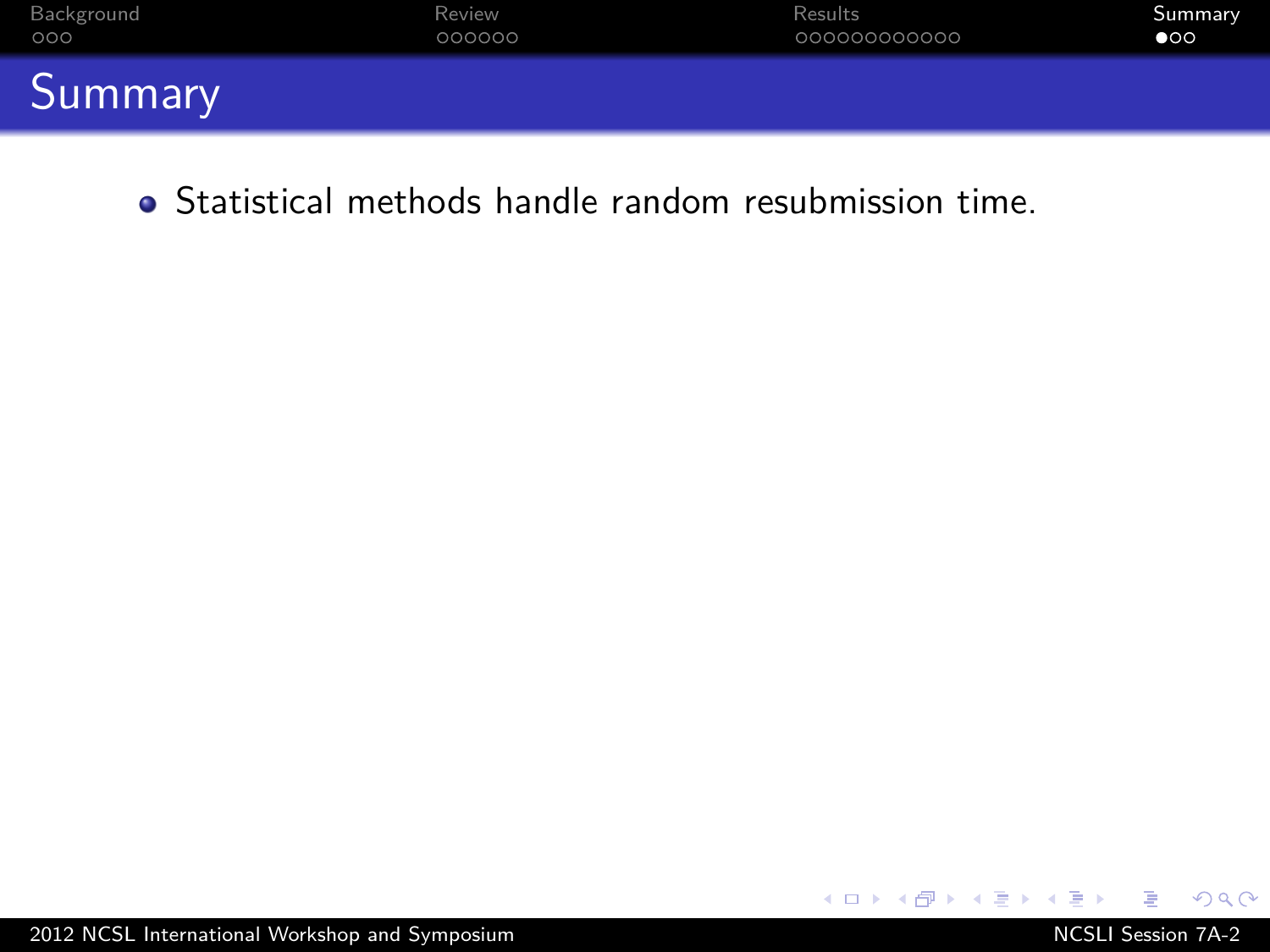| Background     | Review | Results      | Summary      |
|----------------|--------|--------------|--------------|
| 000            | 000000 | 000000000000 | $\bullet$ 00 |
| <b>Summary</b> |        |              |              |

- Statistical methods handle random resubmission time.
- No methods fail under non-exponential behavior.

 $QQ$ 

 $\leftarrow$   $\Box$   $\rightarrow$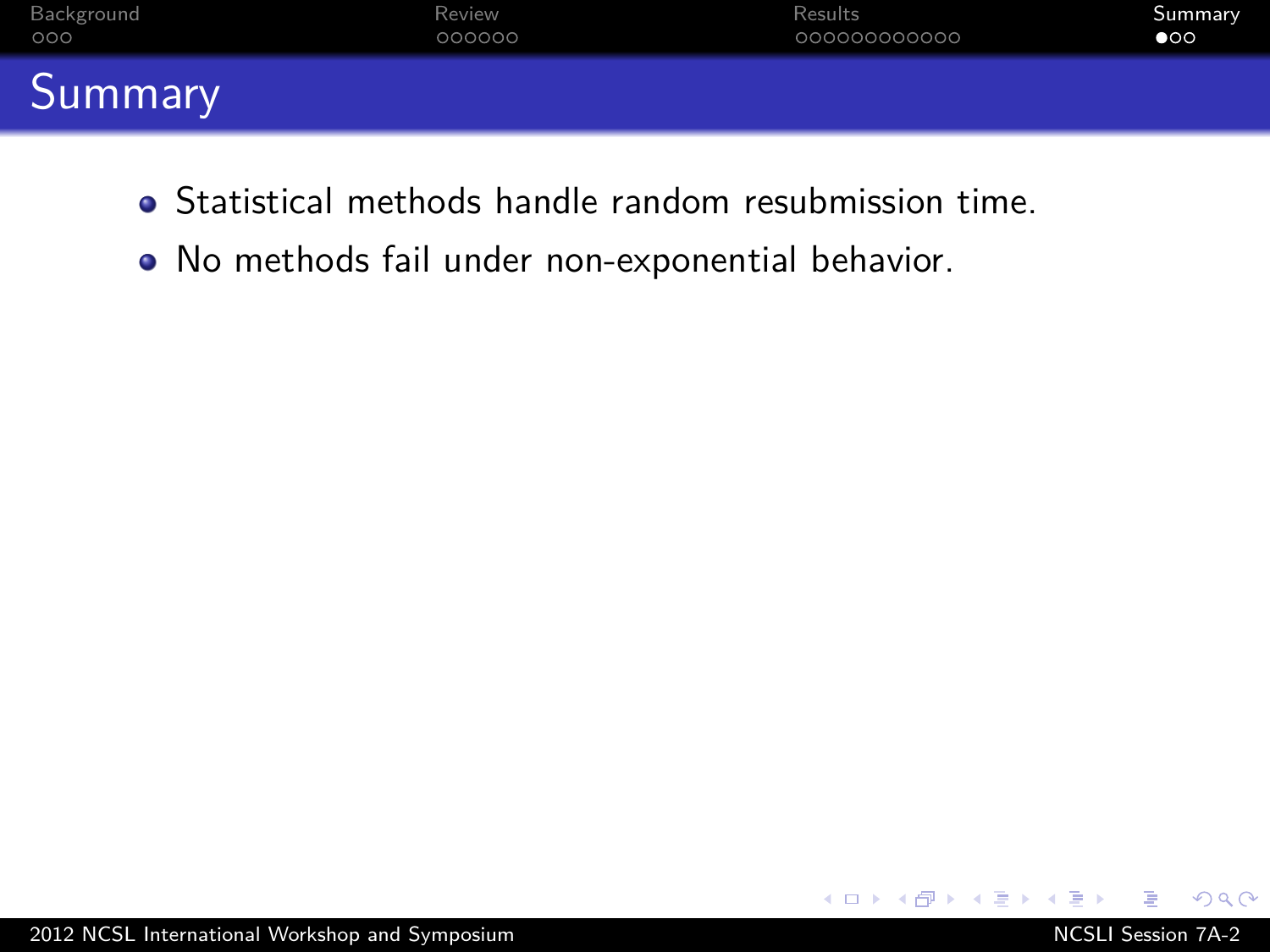| Background               | Review | Results      | Summary      |
|--------------------------|--------|--------------|--------------|
| 000                      | 000000 | 000000000000 | $\bullet$ 00 |
| $\sim$<br><b>Summary</b> |        |              |              |

- Statistical methods handle random resubmission time.
- No methods fail under non-exponential behavior.
- Inoperative equipment has no large impact.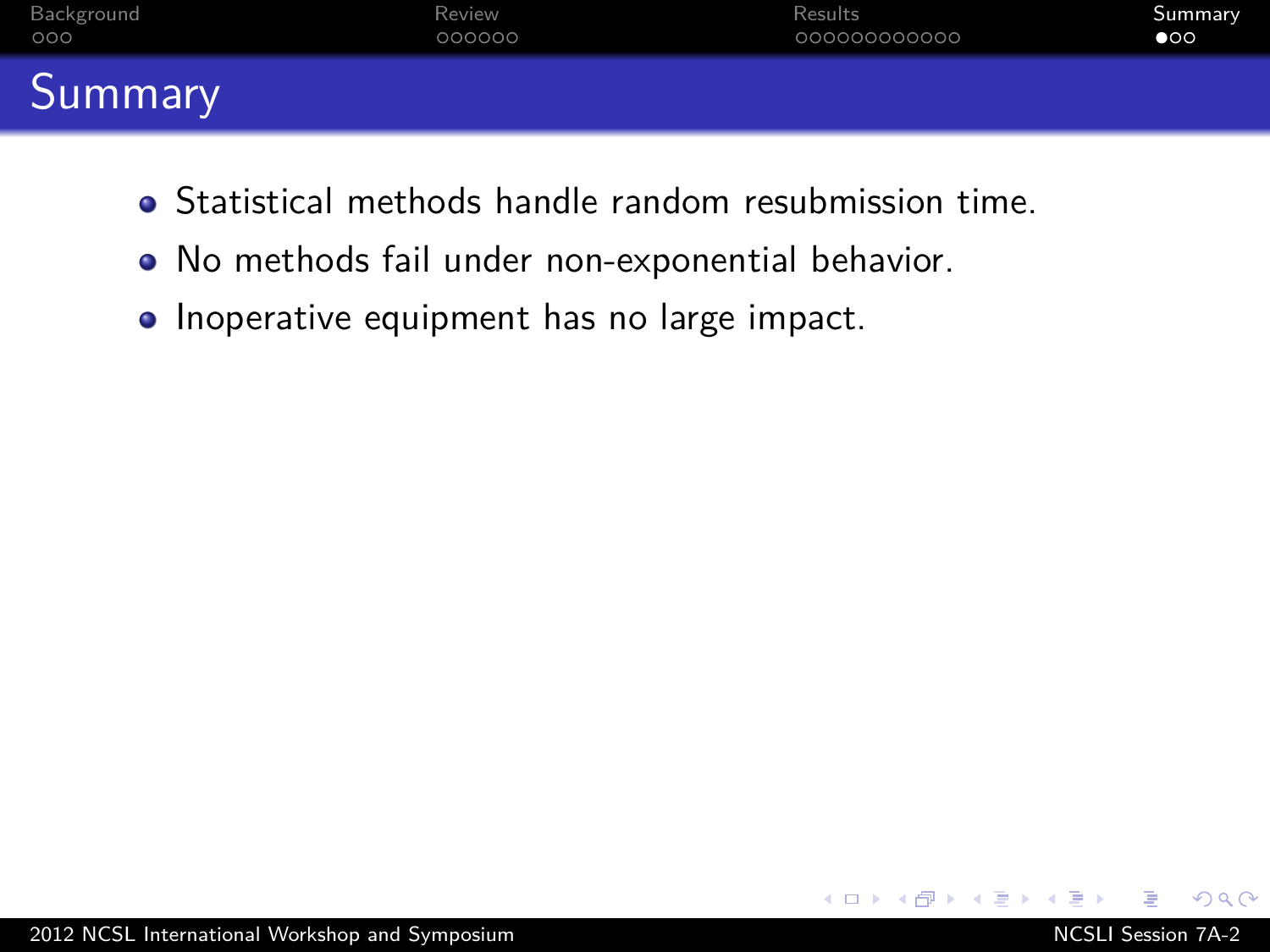| Background                  | Review | Results      | Summary      |
|-----------------------------|--------|--------------|--------------|
| 000                         | 000000 | 000000000000 | $\bullet$ 00 |
| <b>TO</b><br><b>Summary</b> |        |              |              |

- Statistical methods handle random resubmission time.
- No methods fail under non-exponential behavior.
- Inoperative equipment has no large impact.
- **•** Extreme equipment behavior counters simple modeling.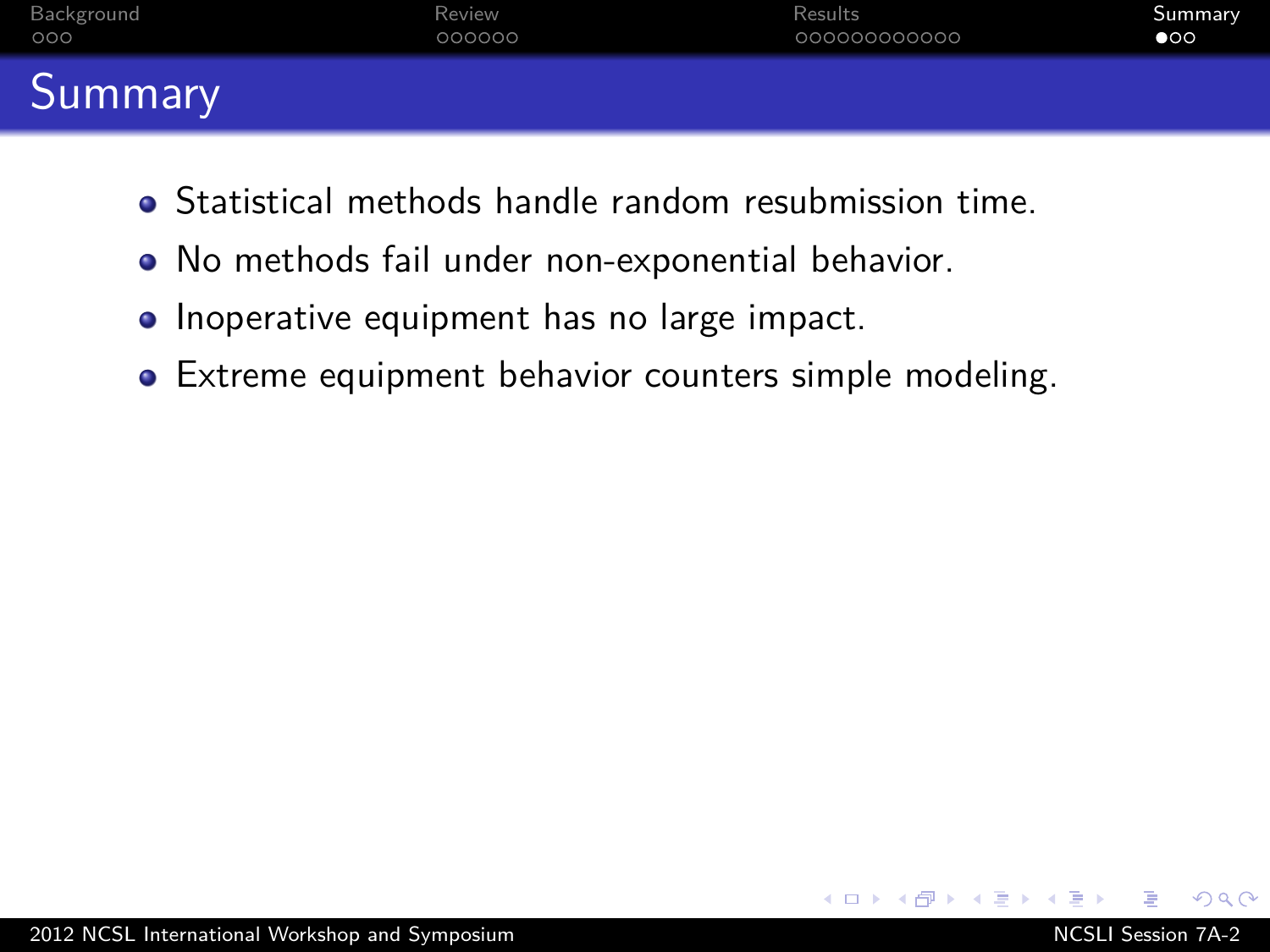| Background | Review | Results      | Summary      |
|------------|--------|--------------|--------------|
| 000        | 000000 | 000000000000 | $\bullet$ 00 |
| Summary    |        |              |              |

- Statistical methods handle random resubmission time.
- No methods fail under non-exponential behavior.
- Inoperative equipment has no large impact.
- **•** Extreme equipment behavior counters simple modeling.
- Low calibration quality strongly impacts costs, especially for statistical methods.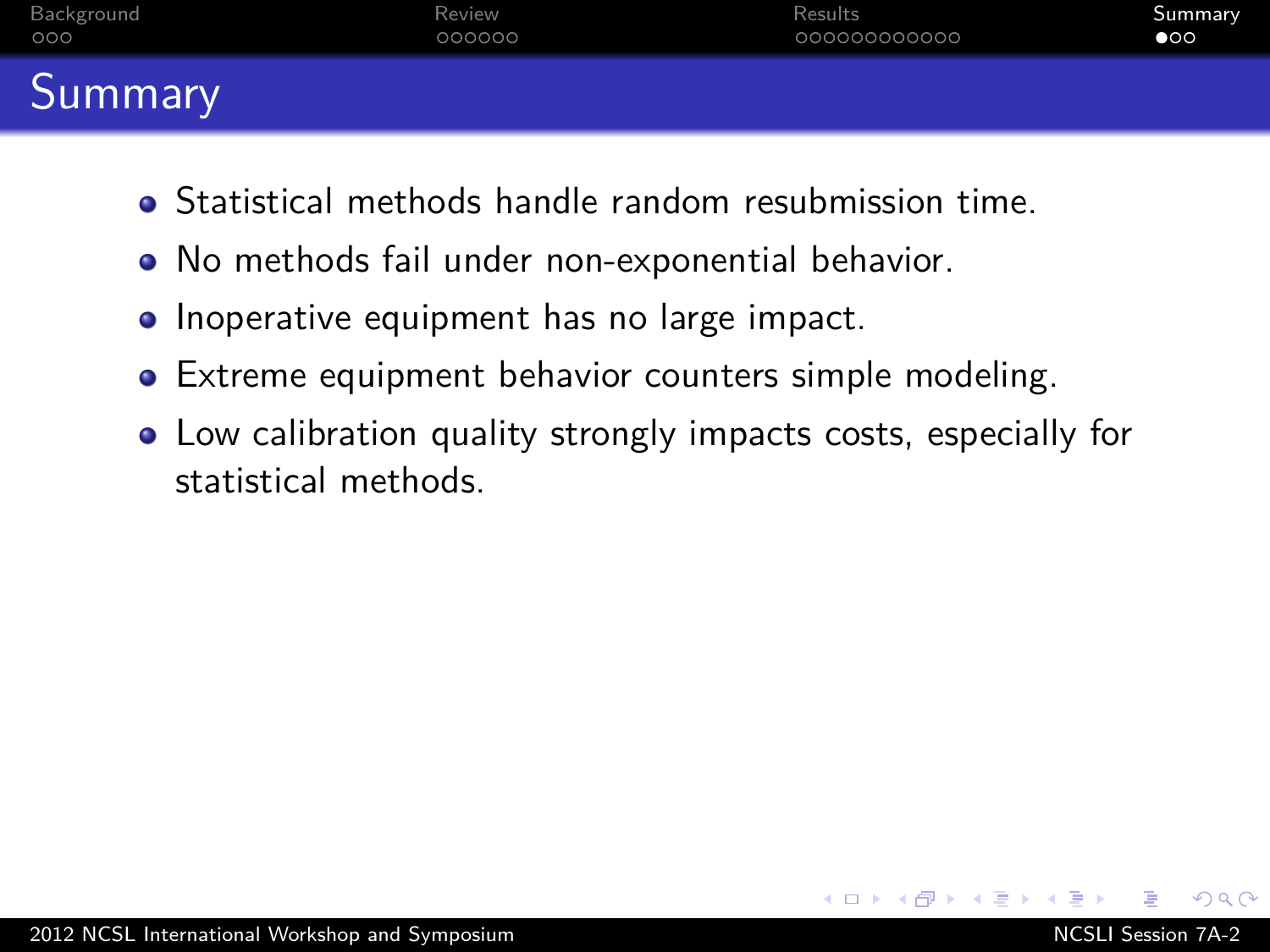| Background | Review | Results      | Summary      |
|------------|--------|--------------|--------------|
| 000        | 000000 | 000000000000 | $\bullet$ 00 |
| Summary    |        |              |              |

- Statistical methods handle random resubmission time.
- No methods fail under non-exponential behavior.
- Inoperative equipment has no large impact.
- **•** Extreme equipment behavior counters simple modeling.
- Low calibration quality strongly impacts costs, especially for statistical methods.
- One-year interval increments negate interval analysis.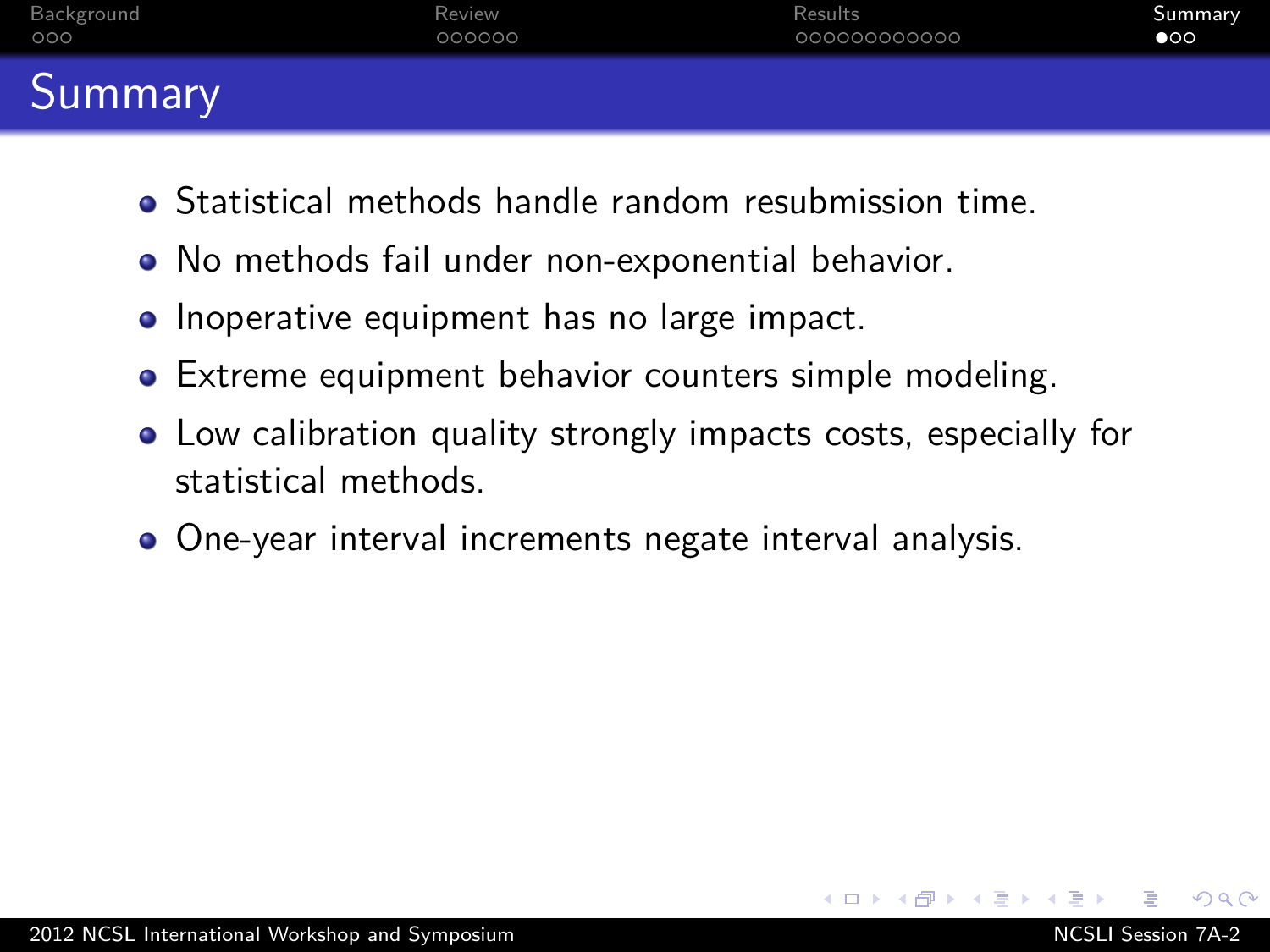| Background | Review | Results      | Summary      |
|------------|--------|--------------|--------------|
| 000        | 000000 | 000000000000 | $\bullet$ 00 |
| Summary    |        |              |              |

- Statistical methods handle random resubmission time.
- No methods fail under non-exponential behavior.
- Inoperative equipment has no large impact.
- **•** Extreme equipment behavior counters simple modeling.
- Low calibration quality strongly impacts costs, especially for statistical methods.
- One-year interval increments negate interval analysis.
- $\bullet$  Interval restrictions may help Methods A2 and S1.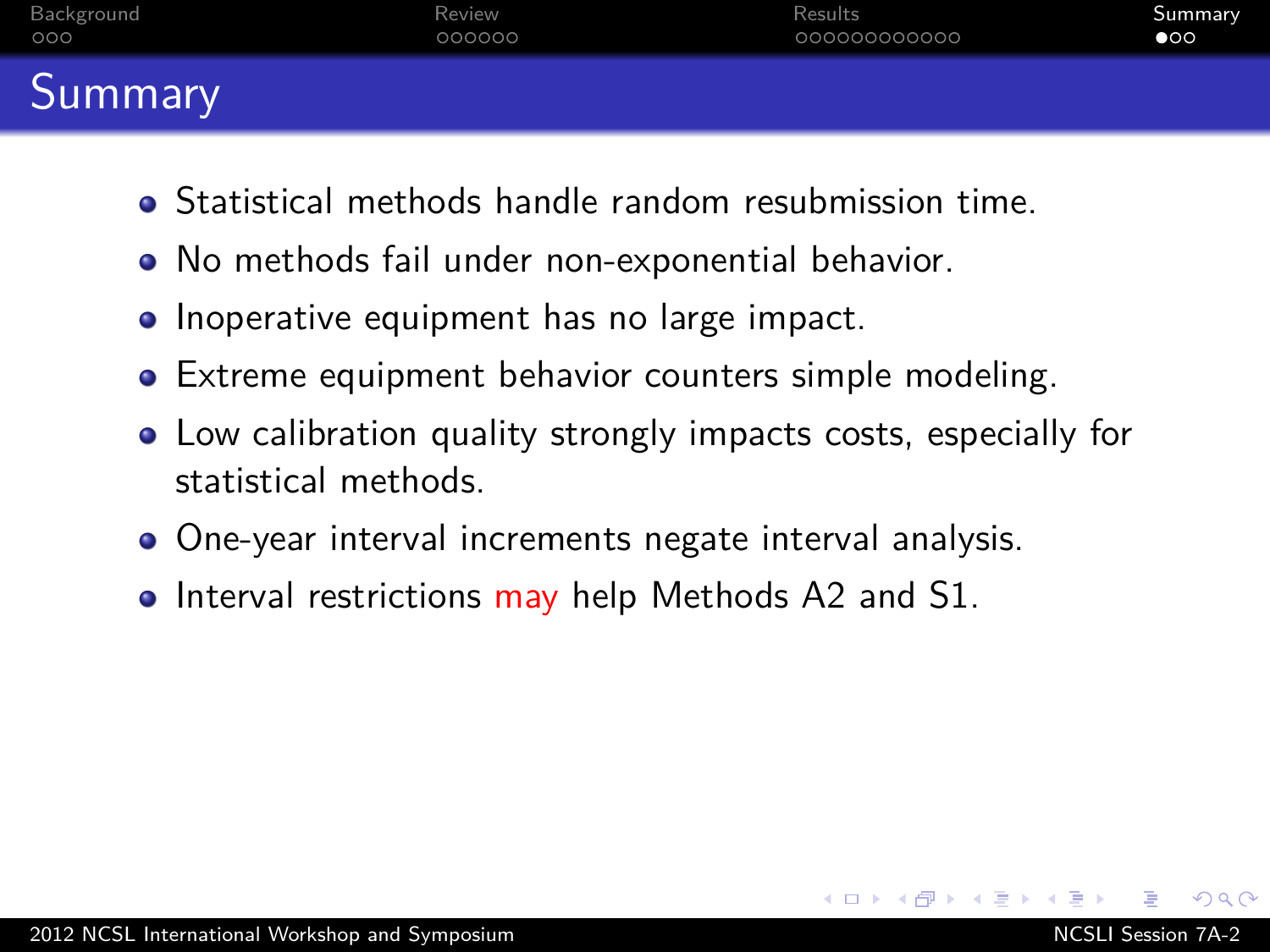| Background | Review | Results      | Summary      |
|------------|--------|--------------|--------------|
| 000        | 000000 | 000000000000 | $\bullet$ 00 |
| Summary    |        |              |              |

- Statistical methods handle random resubmission time.
- No methods fail under non-exponential behavior.
- Inoperative equipment has no large impact.
- **•** Extreme equipment behavior counters simple modeling.
- Low calibration quality strongly impacts costs, especially for statistical methods.
- One-year interval increments negate interval analysis.
- $\bullet$  Interval restrictions may help Methods A2 and S1.
- Method E1's linear model performs as well as the exponential and random walk models overall.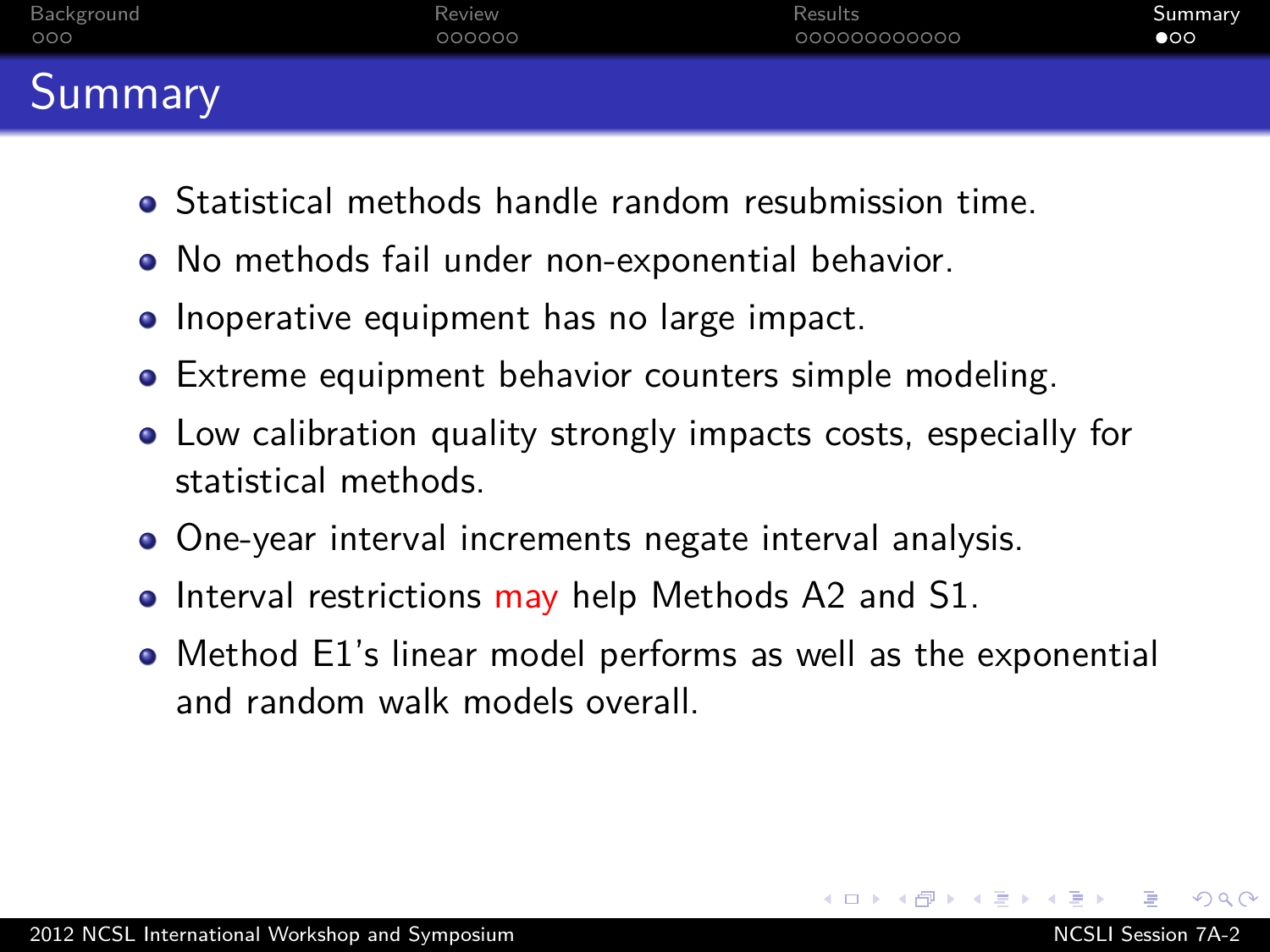| Background | Review | Results      | Summary      |
|------------|--------|--------------|--------------|
| 000        | 000000 | 000000000000 | $\bullet$ 00 |
| Summary    |        |              |              |

- Statistical methods handle random resubmission time.
- No methods fail under non-exponential behavior.
- Inoperative equipment has no large impact.
- $\bullet$  Extreme equipment behavior counters simple modeling.  $\checkmark$
- Low calibration quality strongly impacts costs, especially for statistical methods.  $\checkmark$
- One-year interval increments negate interval analysis.
- $\bullet$  Interval restrictions may help Methods A2 and S1.
- Method E1's linear model performs as well as the exponential and random walk models overall.

Method S2 has an opportunity to regain some ground.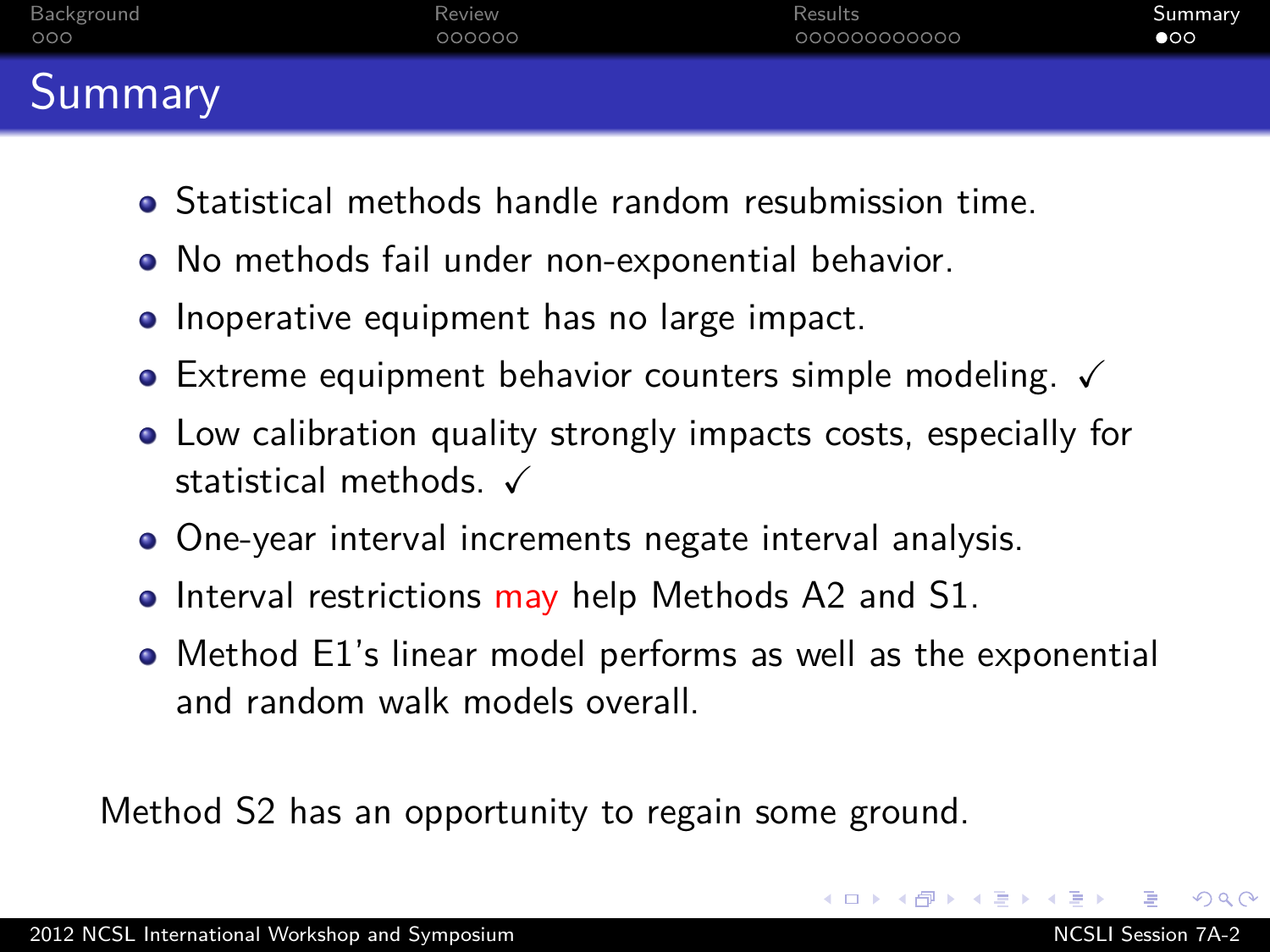| Background | Review | Results      | Summary      |
|------------|--------|--------------|--------------|
| 000        | 000000 | 000000000000 | $\bullet$ 00 |
| Summary    |        |              |              |

- $\bullet$  Statistical methods handle random resubmission time.  $\checkmark$
- No methods fail under non-exponential behavior. x
- Inoperative equipment has no large impact. x
- $\bullet$  Extreme equipment behavior counters simple modeling.  $\checkmark$
- Low calibration quality strongly impacts costs, especially for statistical methods.  $\checkmark$
- One-year interval increments negate interval analysis. ?
- Interval restrictions may help Methods A2 and S1.?
- Method E1's linear model performs as well as the exponential and random walk models overall. ?

Some results also apply to large data sets. Unexpected gains may evaporate.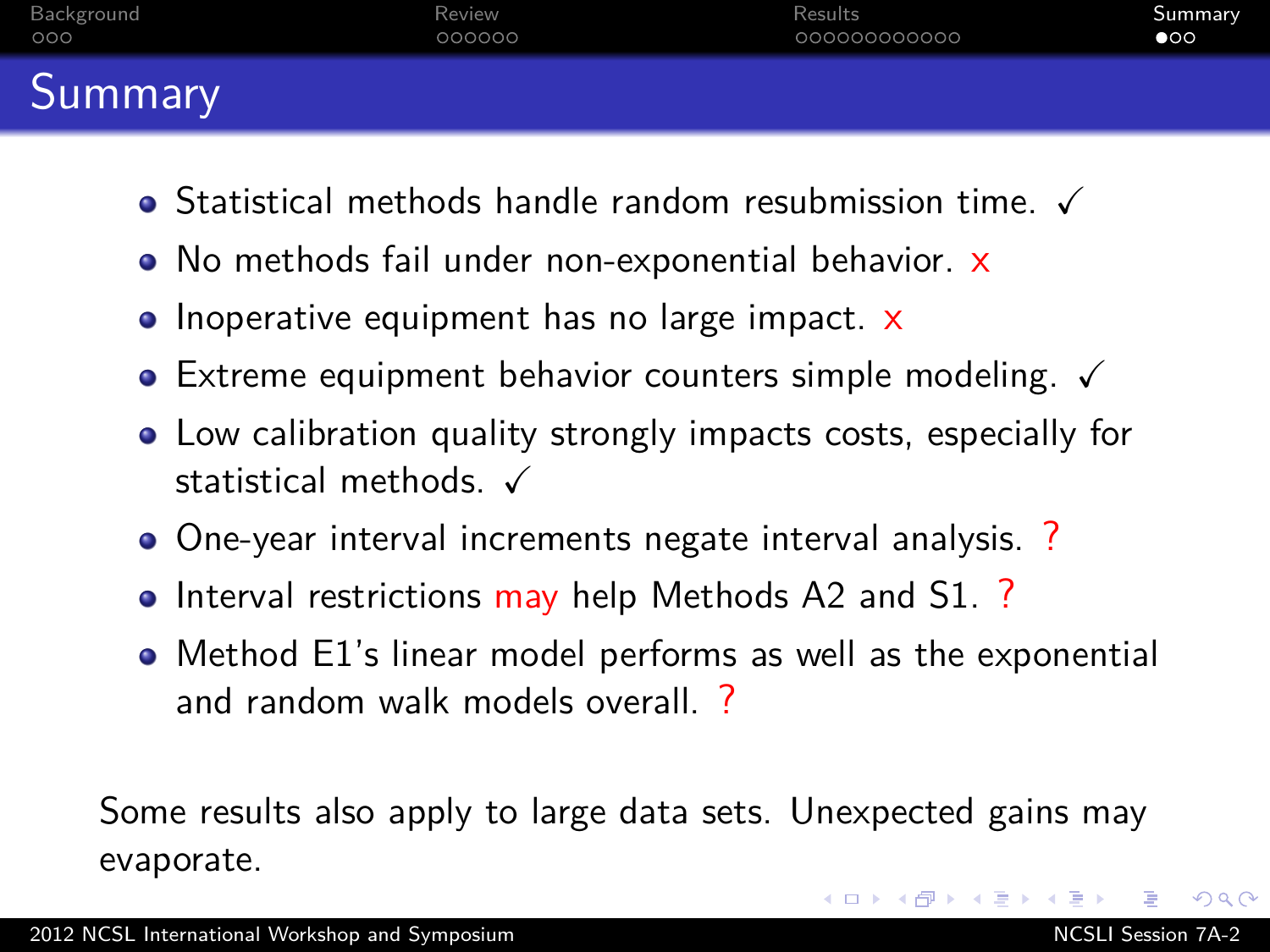| Background              | Review | Results      | Summary |
|-------------------------|--------|--------------|---------|
| 000                     | 000000 | 000000000000 | 000     |
| Research on the Horizon |        |              |         |

### • Work remaining

- **.** Distribute AOPR and BOPR
- Simulate remaining methods
	- Particularly Method S2
	- S1 (Dwyer, Huang, Jackson) and A3 (Castrup) variants
	- S3? Variables data Methods?
- Optimize each method over the reliability target space
- Map optimal methods to equipment management scenarios
- **Caveats** 
	- Probably more subtleties in the data
	- **Metric limitations**
	- Missing niceties: resubmission windows, equipment aging, etc.